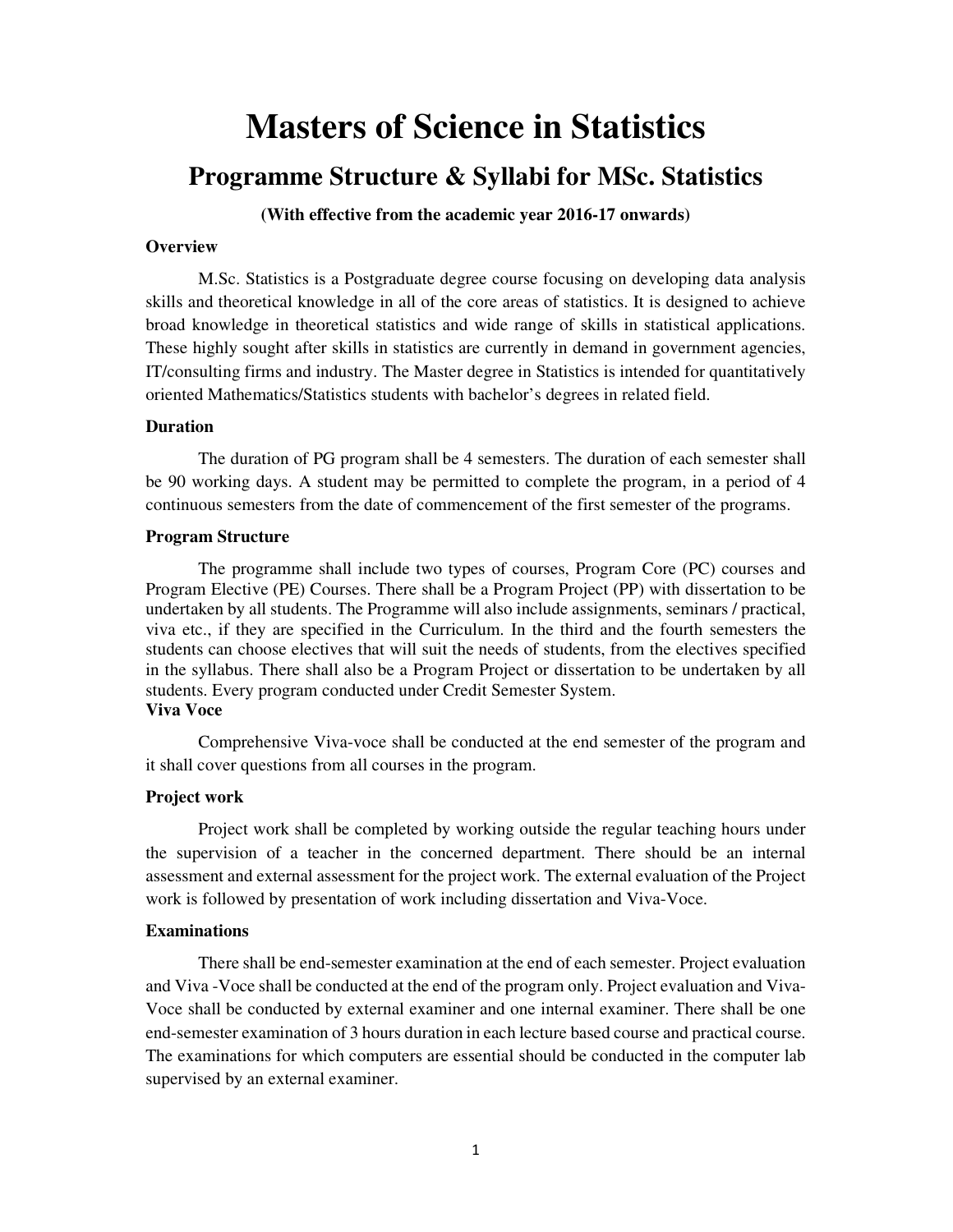# **Evaluation and Grading**

### **Evaluation**

The evaluation scheme for each course shall contain two parts; (a) in-semester evaluation and (b) end-semester evaluation. 20 marks shall be given to in-semester evaluation and the remaining 80 marks to end-semester evaluation. Both in-semester and end semester evaluation shall be carried out by using in mark system. Both internal and external marks are to be mathematically rounded to the nearest integer.

# **End-Semester Examinations**

The examinations shall be at the end of each semester. There shall be one end-semester examination of 3 hours duration in each lecture based course and practical course.

### **In-semester evaluation**

The internal evaluation shall be based on predetermined transparent system involving periodic written tests, assignments, seminars and attendance in respect of theory courses and based on written tests, lab skill/records/viva and attendance in respect of practical courses. The marks assigned to various components for in-semester evaluation is as follows.

| Components      | Component    |  |
|-----------------|--------------|--|
|                 | <b>Marks</b> |  |
| Assignment      |              |  |
| Seminar         |              |  |
| Two Test papers |              |  |
| Attendance      |              |  |
| Total           |              |  |

Components of In-semester Evaluation (For theory)

| Components             | Component    |
|------------------------|--------------|
|                        | <b>Marks</b> |
| Attendance             |              |
| Laboratory Involvement |              |
| Written/Lab Test       |              |
| Record                 |              |
| Viva                   |              |
| Total                  |              |

Components of In-semester Evaluation (For Project)

| <b>Components</b>               | <b>Marks</b> |
|---------------------------------|--------------|
| Topic/Area selected             |              |
| Experimentation/Data collection |              |
| Punctuality                     |              |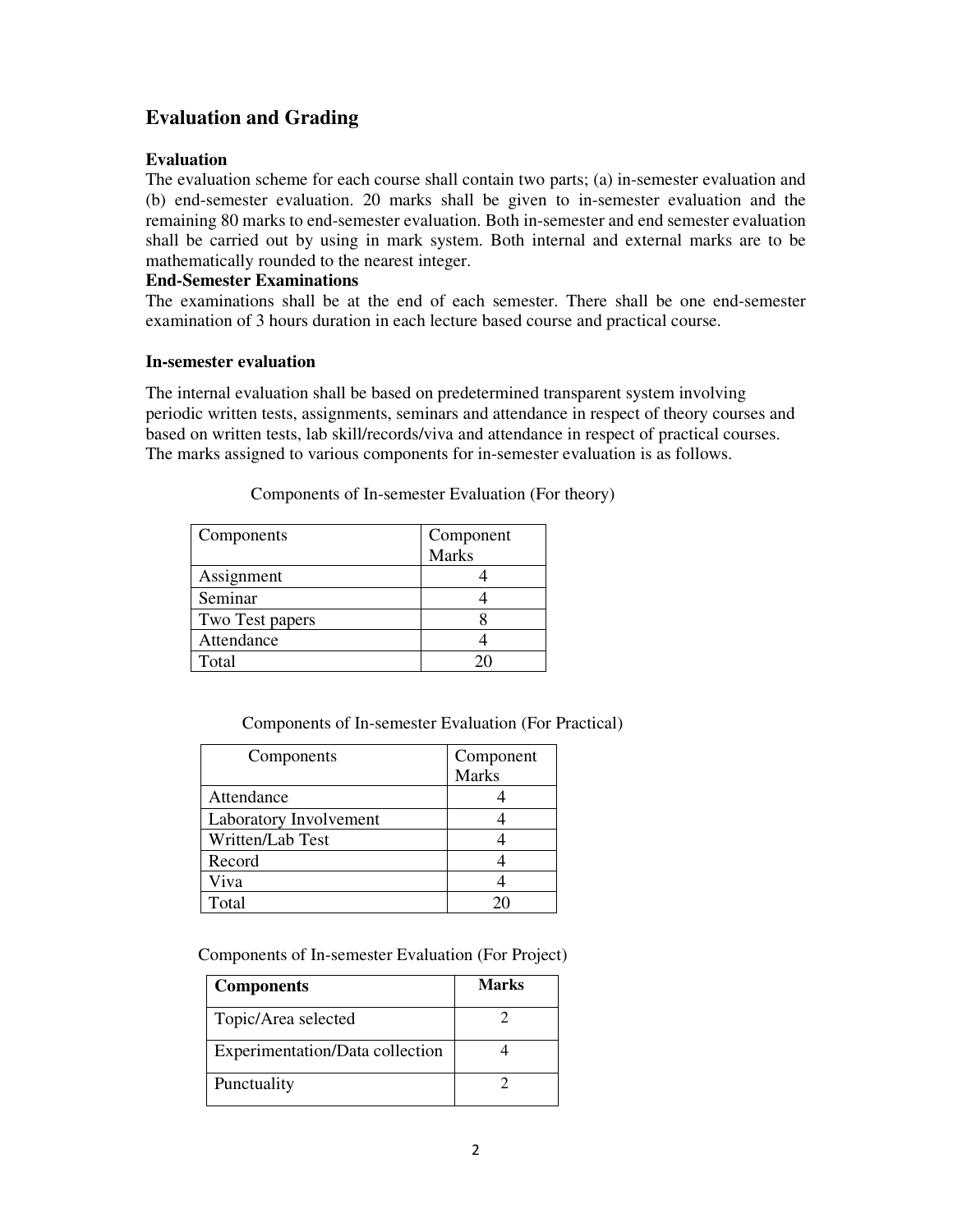| Compilation  |    |
|--------------|----|
| Content      |    |
| Presentation |    |
| <b>Total</b> | 20 |

#### **a)Evaluation of Attendance**

| % of attendance | Mark |
|-----------------|------|
| 90 and above    |      |
| 85 to 90        | 3    |
| 80 to 84        | 2    |
| 75 to 79        |      |
| < 75            |      |

(Decimals are to be rounded to the next higher whole number)

# **b) Evaluation of Assignment**

| <b>Components</b> | <b>Marks</b> |
|-------------------|--------------|
| Punctuality       |              |
| Content           |              |
| Conclusion        |              |
| Reference/Review  |              |
| <b>Total</b>      |              |

### **c) Evaluation of Seminar**

| <b>Components</b> | <b>Marks</b> |
|-------------------|--------------|
| Content           |              |
| Presentation      |              |
| Reference/Review  |              |
| <b>Total</b>      |              |

### **Pattern of Questions**

The questions will be according to the objectives, weightage and the difficulty levels prescribed.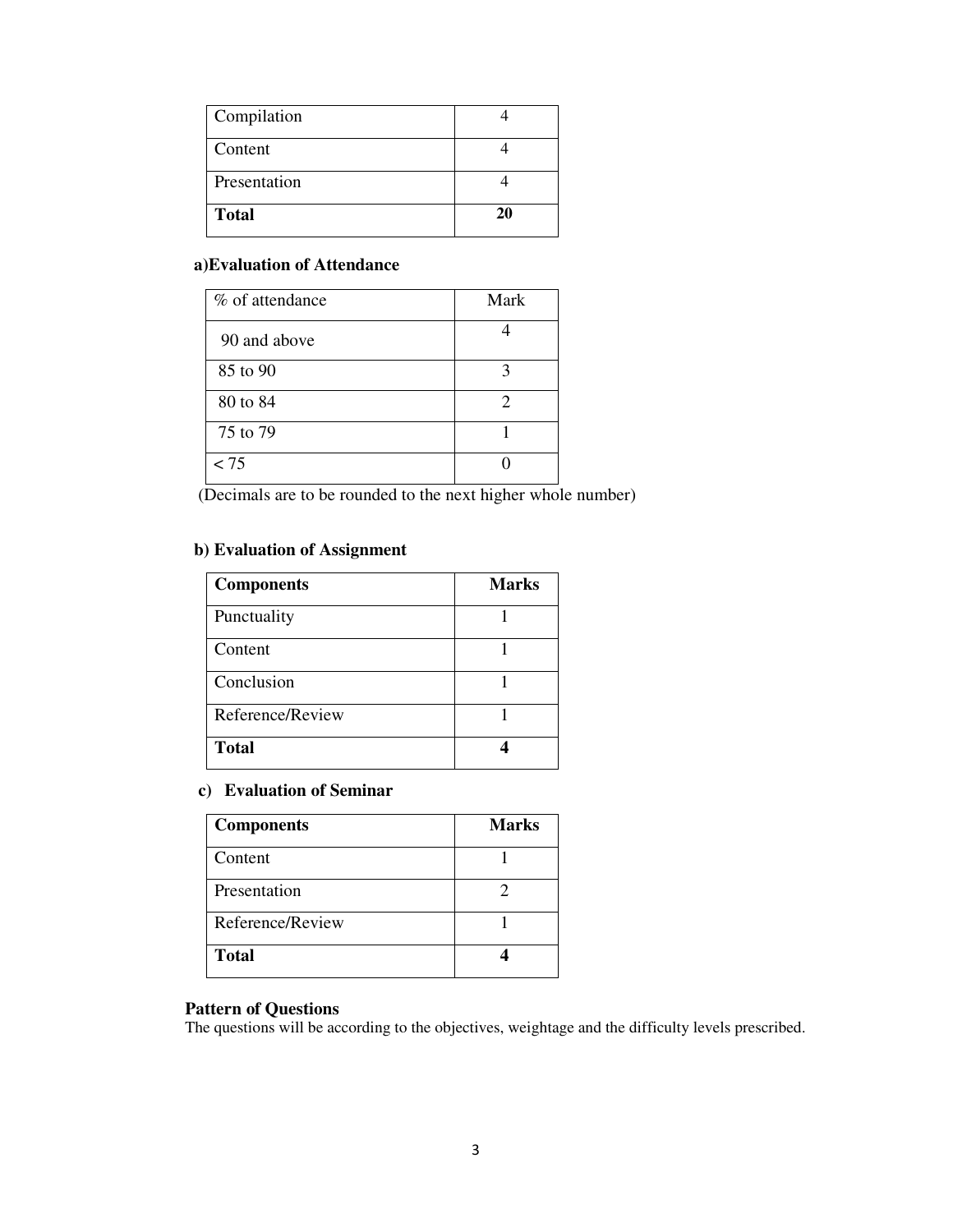# Weightage to Objectives

| Objectives                 |    |
|----------------------------|----|
| Understanding              | 25 |
| <b>Critical Evaluation</b> | 50 |
| Application                | 25 |

# Weightage to difficulty levels

| Level of difficulty | $\%$ |
|---------------------|------|
| Easy                | 20   |
| Average             | 60   |
| Difficult           | 20   |

#### **Pattern of questions for end semester examination**

A question paper shall be a judicious mix of objective type, short answer type, short essay type /problem solving type and long essay type questions according to the following pattern.

|              | Total no.<br>of<br>questions | Number of<br>questions to<br>be answered | Marks of<br>each<br>question | Total<br>marks |
|--------------|------------------------------|------------------------------------------|------------------------------|----------------|
|              | 12                           |                                          |                              |                |
|              | 10                           |                                          |                              | 30             |
|              |                              |                                          | 15                           | 30             |
| <b>TOTAL</b> | 26                           | 18                                       | X                            | 80             |

# **Grades for Courses**

For all courses (theory & practical), grades are given on a 10-point scale based on the total

percentage of marks *(ISA+ESA)* as given below

| <b>Percentage of Marks</b> | Grade                        | <b>Grade Point (GP)</b> |
|----------------------------|------------------------------|-------------------------|
| 95 and above               | Outstanding<br>S             | 10                      |
| 85 to below 95             | $A^+$ Excellent              | 9                       |
| 75 to below 85             | Very Good<br>A               | 8                       |
| 65 to below 75             | Good<br>$A -$                | 7                       |
| $55$ to below 65           | B <sup>+</sup> Above Average | 6                       |
| $50$ to below $55$         | Average<br>B                 | 5                       |
| $40$ to below $50$         | Pass<br>$\mathcal{C}$        | 4                       |
| Below 40                   | Fail<br>F                    | $\left($                |
|                            | Absent<br>Ah                 |                         |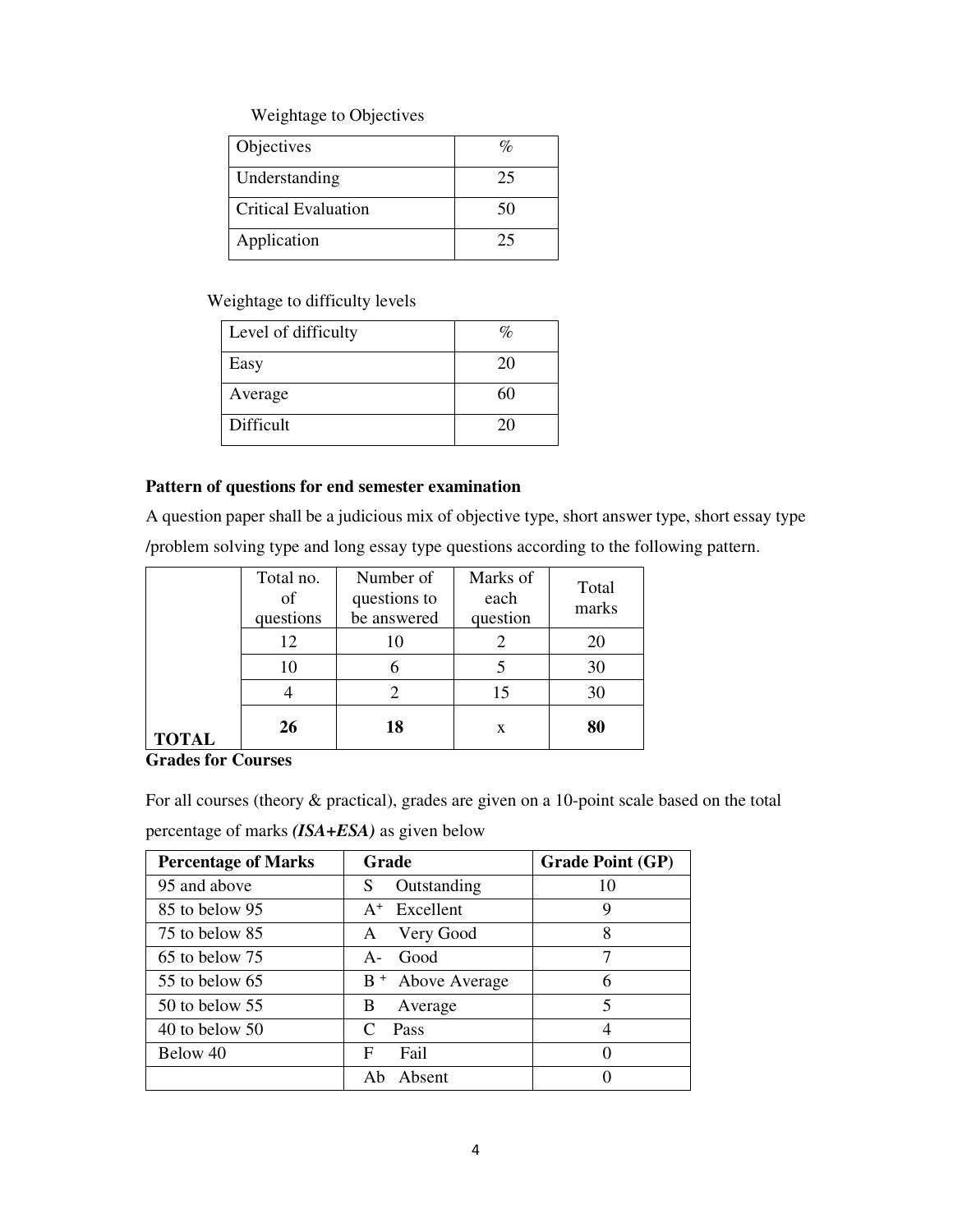**Credit Point and Credit Point Average** 

 **Credit Point (CP)** of a course is calculated using the formula

*CP = C × GP, where C = Credit; GP = Grade point*

Semester Grade Point Average (SGPA) of a Semester is calculated using the formula

 *SGPA= TCP/TC, where TCP = Total Credit Point of that Semester* 

 *TC = Total Credit of that Semester* 

*Cumulative Grade Point Average (CGPA)* of a Programme is calculated using the formula *CGPA = ∑(TCP ×TC)÷∑TC* 

*CGPA* shall be rounded off to two decimal places

**Grades for the different semesters and overall programme are given based on the** 

**corresponding CPA as shown below:** 

| <b>GPA</b>                     | Grade                          |  |  |
|--------------------------------|--------------------------------|--|--|
| Equal to 9.5 and above         | S<br><i><b>Outstanding</b></i> |  |  |
| Equal to 8.5 and below 9.5     | A+ Excellent                   |  |  |
| Equal to 7.5 and below 8.5     | <b>Very Good</b><br>$\bm{A}$   |  |  |
| Equal to 6.5 and below 7.5     | A- Good                        |  |  |
| Equal to 5.5 and below 6.5     | <b>B</b> + Above Average       |  |  |
| Equal to $5.0$ and below $5.5$ | $\bm{B}$<br>Average            |  |  |
| Equal to 4.0 and below 5.0     | $C$ Pass                       |  |  |
| Below 4.0                      | Failure<br>F                   |  |  |

A separate minimum of 40% marks each for in-semester and end semester (for both theory and practical) and aggregate minimum of 40% are required to pass for a course. To pass in MSc Statistics programme, a separate minimum of Grade C is required for all the individual courses. If a candidate secures F Grade for any one of the courses offered in a Semester/Programme only F grade will be awarded for that Semester/Programme until he/she improves this to C grade or above within the permitted period. Candidate who secure C grade and above, shall be eligible for higher studies. A candidate who has not secured minimum marks/credits in internal examinations can re-do the same registering along with the end-semester examination for the same semester, subsequently. A student who fails to secure a minimum marks/grade for a pass in a course will be permitted to write the examination along with the next batch. There will be no supplementary examinations. A candidate will be permitted to improve the marks/CGPA of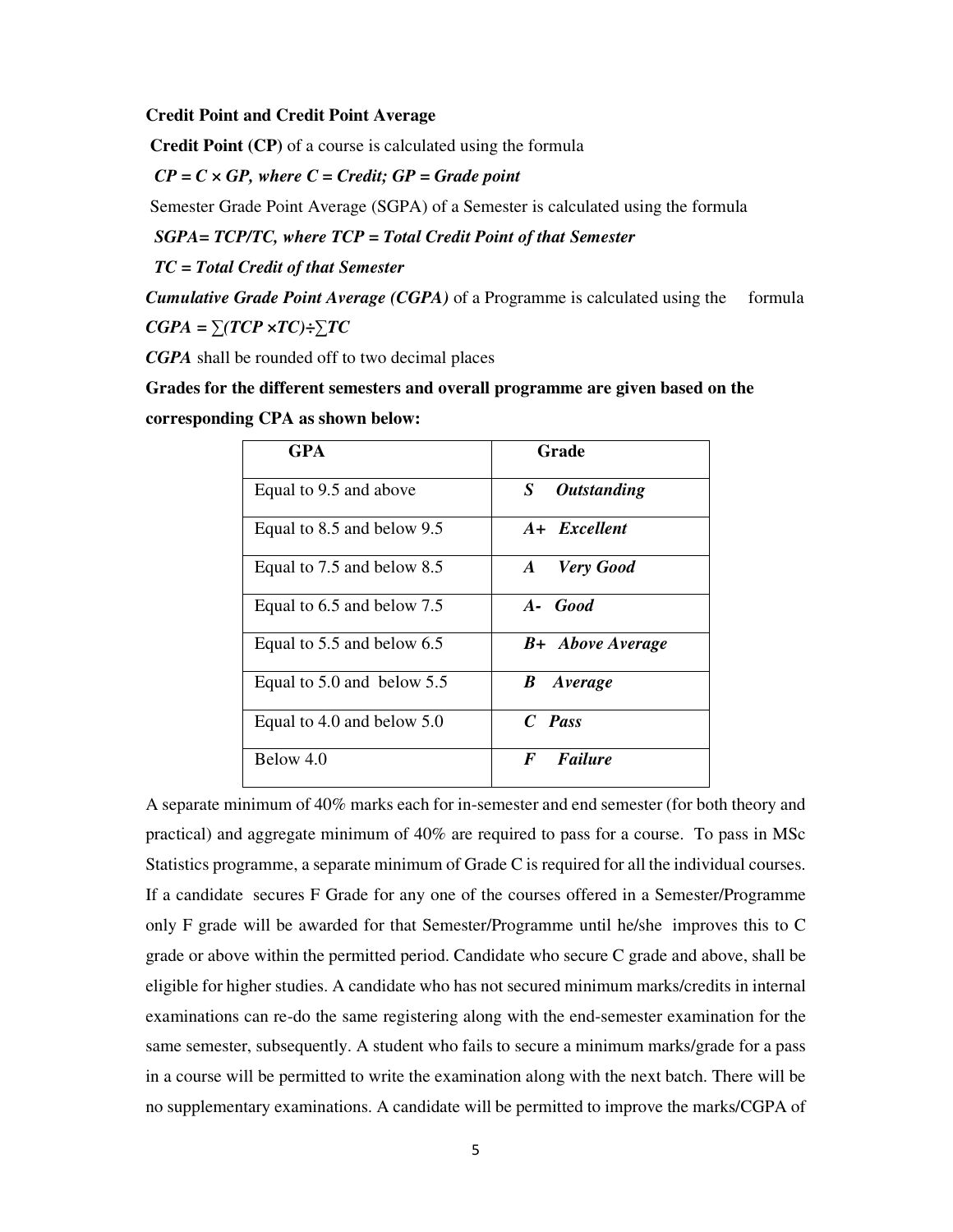a programme within a continuous period of four semesters immediately following the completion of the programme. If a candidate opts for the betterment of a programme, he/she has to appear for the entire semester. The consolidation of marks/grade/grade points after the betterment examination is limited to one time

| SYLLABUS – M.Sc. STATISTICS |               |                                          |                |              |
|-----------------------------|---------------|------------------------------------------|----------------|--------------|
|                             | <b>COURSE</b> |                                          |                |              |
| <b>SEMESTER</b>             | <b>CODE</b>   | <b>COURSE TITLE</b>                      | <b>CREDIT</b>  | <b>HOURS</b> |
|                             | PG1STAC01     | <b>MEASURE AND PROBABILITY</b>           | 4              | 5            |
|                             | PG1STAC02     | <b>DISTRIBUTION THEORY</b>               | 4              | 5            |
|                             | PG1STAC03     | ANALYTICAL TOOLS FOR STATISTICS          | 4              | 5            |
|                             | PG1STAC04     | <b>SAMPLING THEORY</b>                   | 4              | 5            |
|                             | PG1STAC05     | STATISTICAL COMPUTING USING R            | 4              | 5            |
| ı                           | <b>TOTAL</b>  |                                          | 20             | 25           |
|                             | PG2STAC06     | ADVANCED PROBABILITY THEORY              | 4              | 5            |
|                             | PG2STAC07     | MULTIVARIATE DISTRIBUTIONS               | 4              | 5            |
|                             | PG2STAC08     | THEORY OF ESTIMATION                     | 4              | 5            |
|                             | PG2STAC09     | STOCHASTIC PROCESSES                     | 4              | 5            |
|                             |               | STATISTICAL COMPUTING USING              |                |              |
|                             | PG2STAC10     | MATLAB/R                                 | 4              | 5            |
| $\mathbf{II}$               |               | <b>TOTAL</b>                             |                | 25           |
|                             | PG3STAC11     | <b>TESTING OF STATISTICAL HYPOTHESES</b> | 4              | 5            |
|                             | PG3STAC12     | DESIGN AND ANALYSIS OF EXPERIMENTS       | 4              | 5            |
|                             | PG3STAC13     | MULTIVARIATE ANALYSIS                    | 4              | 5            |
|                             | PG3STAC14     | STATISTICAL COMPUTING USING SPSS         | 4              | 5            |
|                             | PG3STAE01     | STATISTICAL QUALITY CONTROL              | 4              | 5            |
|                             | PG3STAE02     | SURVIVAL ANALYSIS                        | 4              | 5            |
|                             | PG3STAE03     | CATEGORICAL DATA ANALYSIS                | 4              | 5            |
| Ш                           |               | <b>TOTAL</b>                             | 20             | 25           |
|                             | PG4STAC15     | TIME SERIES ANALYSIS                     | 3              | 5            |
|                             | PG4STAC16     | <b>ECONOMETRIC METHODS</b>               | 3              | 5            |
|                             | PG4STAC17     | <b>OPERATIONS RESEARCH</b>               | 3              | 5            |
|                             | PG4STAC18     | STATISTICAL COMPUTING USING SAS          | $\overline{3}$ | 5            |
|                             | PG4STAE04     | POPULATION DYNAMICS                      | 3              | 5            |
|                             | PG4STAE05     | RELIABILITY MODELING AND ANALYSIS        | 3              | 5            |
|                             | PG4STAE06     | <b>ACTURIAL STATISTICS</b>               | 3              | 5            |
|                             | PG4STAE07     | <b>OFFICIAL STATISTICS</b>               | 3              | 5            |
|                             | PG4STAPD      | PROJECT/DISSERTATION                     | 3              |              |
|                             | PG4STAPV      | <b>VIVA-VOCE</b>                         | $\overline{2}$ |              |
| IV                          | <b>TOTAL</b>  |                                          | 20             | 25           |

**SYLLABUS – M.Sc. STATISTICS** 

**TOTAL CREDITS: 80**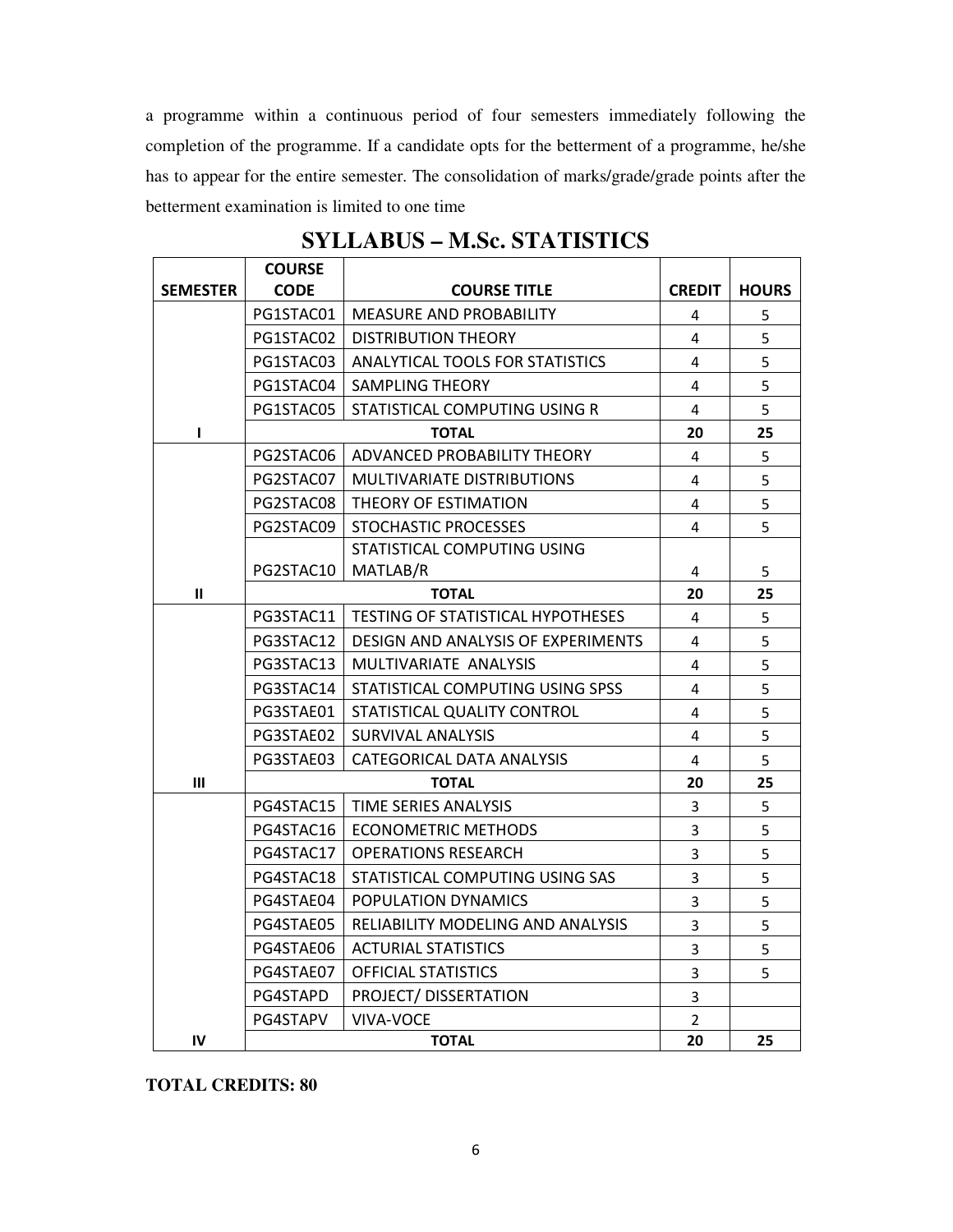### **PG1STAC01-MEASURE AND PROBABILITY**

# **UNIT I**

Sequences and limit of sets, field and sigma field, monotone class, minimal sigma field, Borel field of *R* and of  $R^n$ , measurable space, measure, measure space, finite and sigma finite measures, properties of measures. Definitions of Counting measures, Lebesgue measure. Definition of integral of a measurable function and its elementary properties. Monotone convergence theorem, Fatou's Lemma, Bounded convergence theorem and Lebesgue dominated convergence theorem.

# **UNIT II**

Probability space and elementary properties of probability measure. Monotone and continuity property of probability measures. Independence of finite number and sequence of events. Borel-Cantelli Lemma, Borel 0-1 criterion, conditional probability and Baye's theorem.

### **UNIT III**

Random variable, vector random variable, properties of random variables. Probability distribution, Distribution function and its properties. Jordan decomposition theorem, Correspondence theorem (statement only). Mathematical expectation, moments and its properties. Basic, Chebychev's, Markov, Liaponov's, Jensen, Cr, Cauchy-Swartz, Holders, Minkowski's inequalities.

### **UNIT IV**

Sequence of random variables and its stochastic convergence. Convergence almost surely, convergence in probability, convergence in distribution, convergence in  $r<sup>th</sup>$  mean, properties, counter examples and their inter-relationship. Independence of finite and sequence of random variables weak and complete convergence of distribution, Kolmogorov's inequality and Helly-Bray Lemma (statement only).

- 1) Ash R.B. (1972) Real Analysis and Probability, Academic press.
- 2) Ash R.B. and Doléans-Dade C.A. (2000) Probability and measure theory, Academic Press
- 3) Basu A.K. (2012). Measure Theory and Probability, Second Edition, PHI Learning Pvt. Ltd, New Delhi.
- 4) Bhat B.R. (2014) Modern Probability theory (An introductory text book), Fourth edition, New Age International.
- 5) Billingsley P. (2012) Probability and Measure, Anniversary edition, Wiley Eastern ltd.
- 6) Laha R.G. and Rohatgi V.K. (1979) Probability theory, John Wiley.
- 7) Loeve M. (1977) Probability Theory, Fourth edition, Springer-Verlag.
- 8) Rohatgi V.K. and Saleh M. (2015) An introduction to probability and statistics, Third edition, Wiley.
- 9) Robert G. Bartle (2001), A Modern Theory of Integration, American Mathematical Society (RI), ISBN: 978-0-8218-0845-0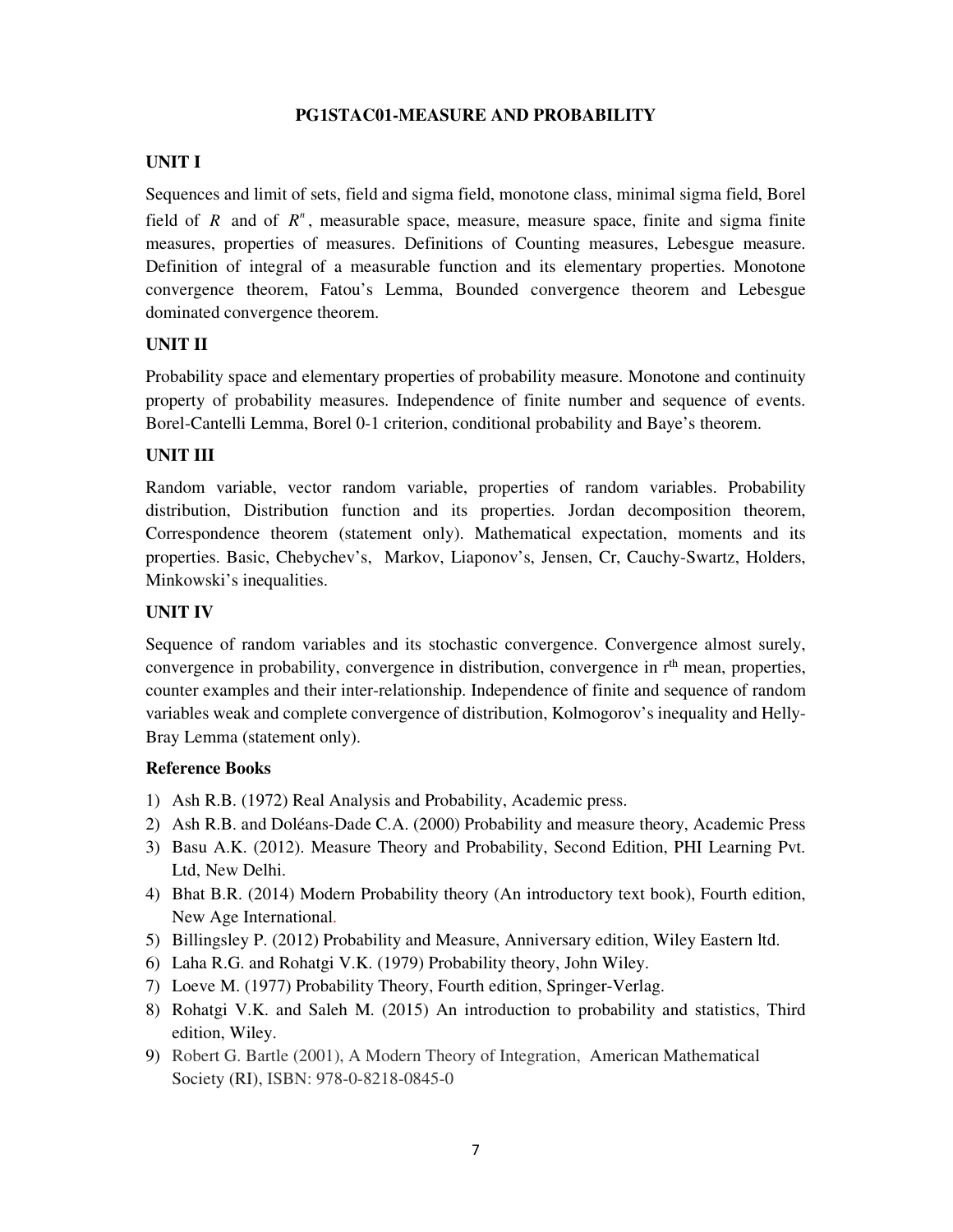#### **PG1STAC02-DISTRIBUTION THEORY**

### **UNIT I**

Probability Generating functions, Moment generating functions and their properties, Discrete Distributions:- Bernoulli, Binomial, Geometric, Poisson, Negative binomial and Hyper geometric. Power series and Ord family of distributions- Definition, Identification of members, Relationship among moments.

# **UNIT II**

Continuous Distributions:- Rectangular, Exponential, Weibull, Beta, Gamma, Pareto, Normal, Lognormal, Cauchy, Laplace, Logistic, Inverse Gaussian. Pearson family and Exponential family of distributions – Definition and Identification of members.

# **UNIT III**

Functions of Random variables and their distributions. Probability integral transform, Distributions of sums, products and ratios of independent random variables, Truncated distributions, Compound distributions.

# **UNIT IV**

Sampling distributions:- Chi-square, *t* and *F* distributions (central and non-central forms), Order statistics and their distributions:- joint and marginal distributions; Distributions of sample median, range and mid–range (Exponential and Uniform)

- 1) Arnold B.C, Balakrishnan N. and Nagaraja H.N. (1992) A first Course in Order Statistics.
- 2) Biswas S. and Srivastava G.L (2008) Mathematical Statistics: A text book, Alpha Science International Ltd
- 3) Gupta S.C. and Kapoor V.K. (2000) Fundamentals of Mathematical Statistics, S. Chand & Co, New Delhi.
- 4) Hogg R.V and Craig A.T. (2013) Introduction to Mathematical Statistics, Macmillian publishing company.
- 5) Johnson N.L, Kotz S. and Balakrishnan N. (1991) Continuous Univariate distributions I & II, Wiley.
- 6) Johnson N.L, Kotz S. and Kemp A.W. (1992) Univariate discrete distributions, Wiley.
- 7) Kotz S, Balakrishnan N. and Johnson N.L. (2000) Continuous Multivariate distributions, Wiley.
- 8) Rohatgi V.K. and Saleh M. (2015) An introduction to probability and statistics, Third edition, Wiley.
- 9) Robert G. Bartle (2001), A Modern Theory of Integration, American Mathematical Society (RI), ISBN: 978-0-8218-0845-0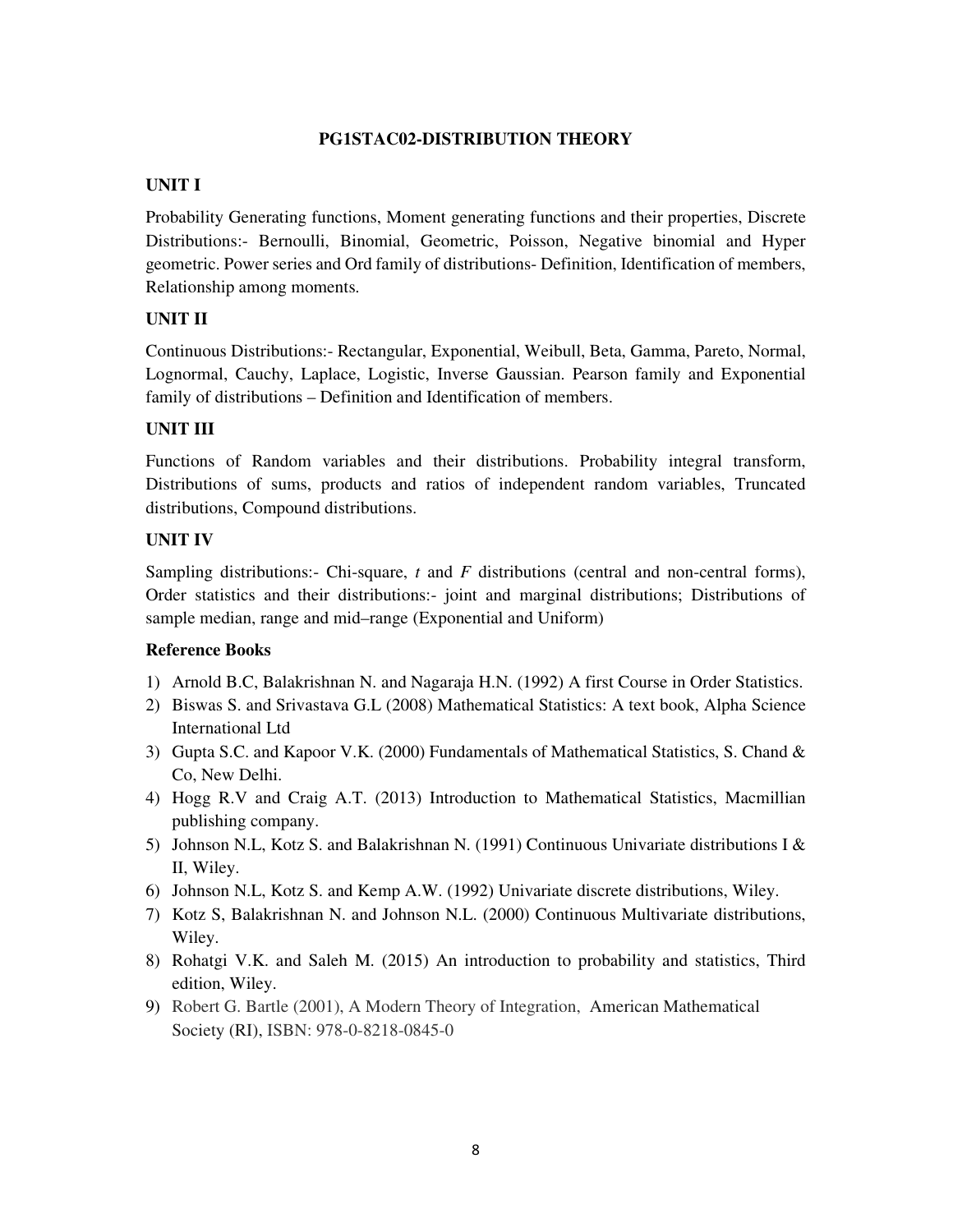### **PG1STAC03-ANALYTICAL TOOLS FOR STATISTICS**

#### **UNIT I**

Sequence and series of real numbers, Convergence of sequence and series of real numbers-Definitions and problems, Continuity, Uniform continuity, Differentiability. Functions of several variables: maxima and minima, Method of Lagrangian multipliers, Laplace transform and its application to Differential equations, Fourier transform (Definition only)

### **UNIT II**

Vector spaces, Subspaces, Linear independence of vectors, Basis and dimension of a vector space, Inner product and orthogonal vectors, Gram-Schmidt orthogonalization process, Orthonormal basis, Matrix and its properties, Rank of a matrix, Partitioned matrices.

#### **UNIT III**

Linear equations, Rank-Nullity theorem, Characteristic roots and vectors, Cayley-Hamilton theorem, Characteristic subspaces of a matrix, Nature of characteristic roots of some special types of matrices, Algebraic and geometric multiplicity of a characteristic root, Generalized inverse, Properties of g-inverse, Moore-Penrose inverse and its computations.

#### **UNIT IV**

Quadratic forms, Congruent transformations, Congruence of symmetric matrices, Canonical reduction and orthogonal reduction of real quadratic forms, Nature of quadratic forms, Simultaneous reduction of quadratic forms, Similarity and spectral decomposition of real symmetric matrices.

- 1) Apostol T.M. (1996) Mathematical Analysis, Second edition, Narosa Publishing House, New Delhi.
- 2) Gilbert Strang (2014) Linear Algebra and its Applications, 15th Re-Printing edition, Cengage Learning.
- 3) Hoffman K. and Kunze R. (2014) Linear Algebra, Second edition, Phi Learning.
- 4) Malik S.C. and Arora S. (2014) Mathematical analysis, Fourth edition, New age international.
- 5) Rao A.R. and Bhimasankaram P. (2000) Linear Algebra, Second edition, Hindustan Book Agency.
- 6) Rao C.R. (2009) Linear Statistical Inference and its Applications, Second edition, Wiley Eastern.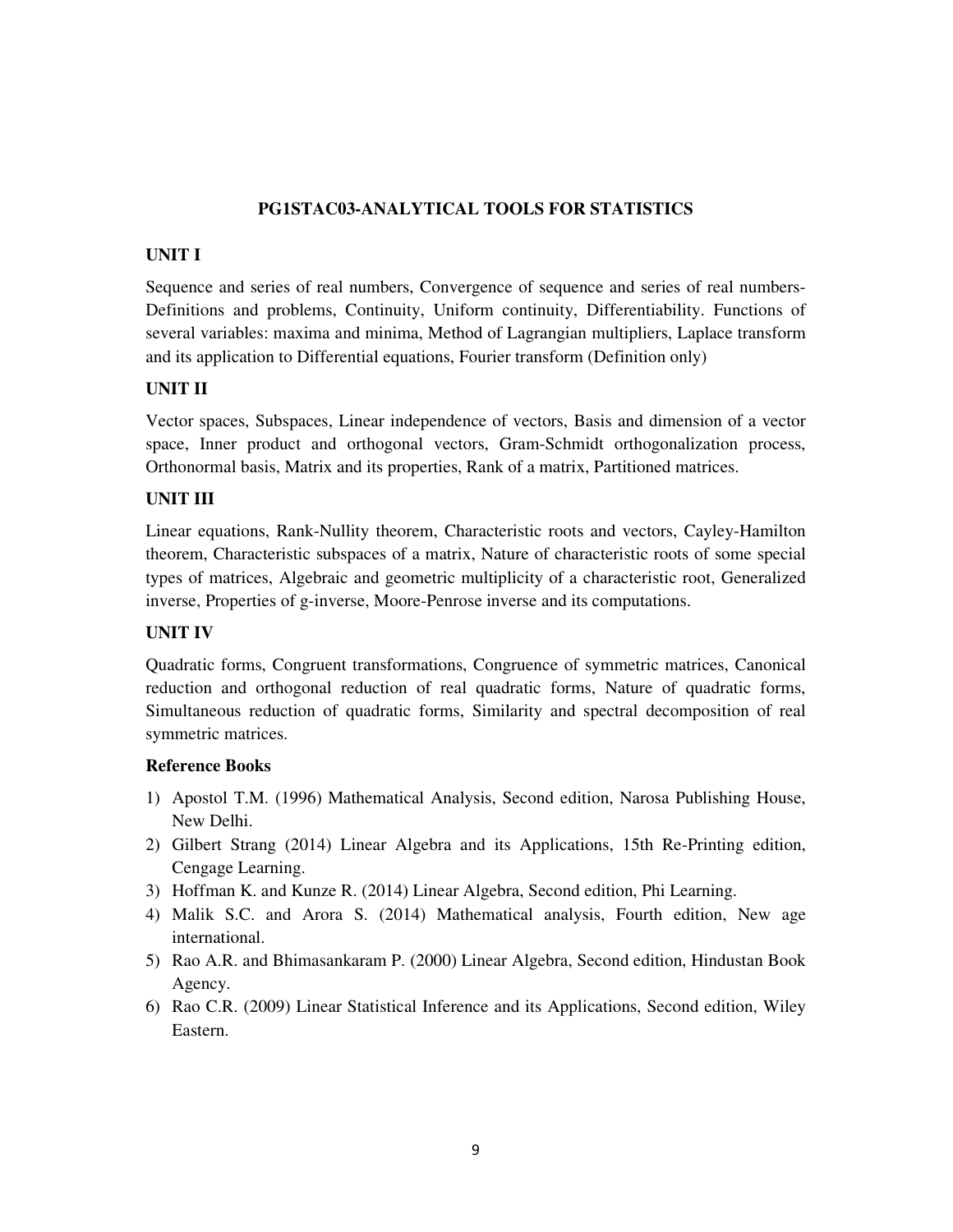### **PG1STAC04-SAMPLING THEORY**

# **UNIT I**

Census and sampling methods, probability sampling and non-probability sampling, simple random sampling with (SRSWR) and without replacement (SRSWOR), estimation of the population mean, total and proportions, properties of the estimators, variance and standard error of the estimators, confidence intervals, sample size determination. Stratified random sampling, estimation of the population mean, total and proportion, properties of estimators, optimum allocation, other types of allocation, Comparison of the precisions of estimators.

### **UNIT II**

Systematic sampling: Linear and Circular, estimation of the mean and its variance. Comparison of systematic sampling with SRS and stratified sampling. Comparison with populations having a linear trend. Cluster sampling, single stage cluster sampling with equal and unequal cluster sizes, estimation of the population mean and its standard error. Multistage and multiphase sampling-Two-stage cluster sampling with equal and unequal cluster sizes, estimation of the population mean and its standard error. Comparison of cluster sampling with SRS and stratified sampling.

#### **UNIT III**

Unequal probability sampling, PPS sampling with and without replacement, Inclusion probabilities, cumulative total method, Lahiris method, Midzuno-Zen method, estimation of the population total and its estimated variance under PPS WR sampling, ordered and unordered estimators of the population total under PPS WOR, Horwitz–Thomson estimator and its estimated SE, Des-Raj's ordered estimator, Murthy's unordered estimator (properties of these estimators for  $n = 2$  only).

#### **UNIT IV**

Inference in survey sampling -fixed population and super population approach. Ratio method of estimation, estimation of the population ratio, mean and total. Comparison with SRS estimation. Unbiased ratio type estimators- Hartly-Ross estimator, regression method of estimation, large sample comparison with mean per unit estimator and ratio estimators. Basic ideas of Quota sampling; Network sampling and Adaptive sampling.

- 1) Ardilly P., Tille' Y. (2006). Sampling Methods: Exercises and Solutions, Springer.
- 2) Cochran W. G. (1999) Sampling Techniques,  $3<sup>rd</sup>$  edition, John Wiley and Sons.
- 3) George A. F. Seber, Mohammad M. Salehi (2013). Adaptive Sampling Designs Inference for Sparse and Clustered Populations, Springer.
- 4) Mukhopadyay P. (2009) Theory and Methods of Survey Sampling, 2nd edition, PHL, New Delhi.
- 5) Sampath S. C. (2001) Sampling Theory and Methods, Alpha Science International Ltd., India.
- 6) Sarinder Singh (2003) Advanced Sampling Theory with Applications, Springer-Sciences Business media B V
- 7) Singh D. and Choudhary F. S. (1986) Theory and Analysis of Sample Survey Designs, Wiley Eastern Ltd.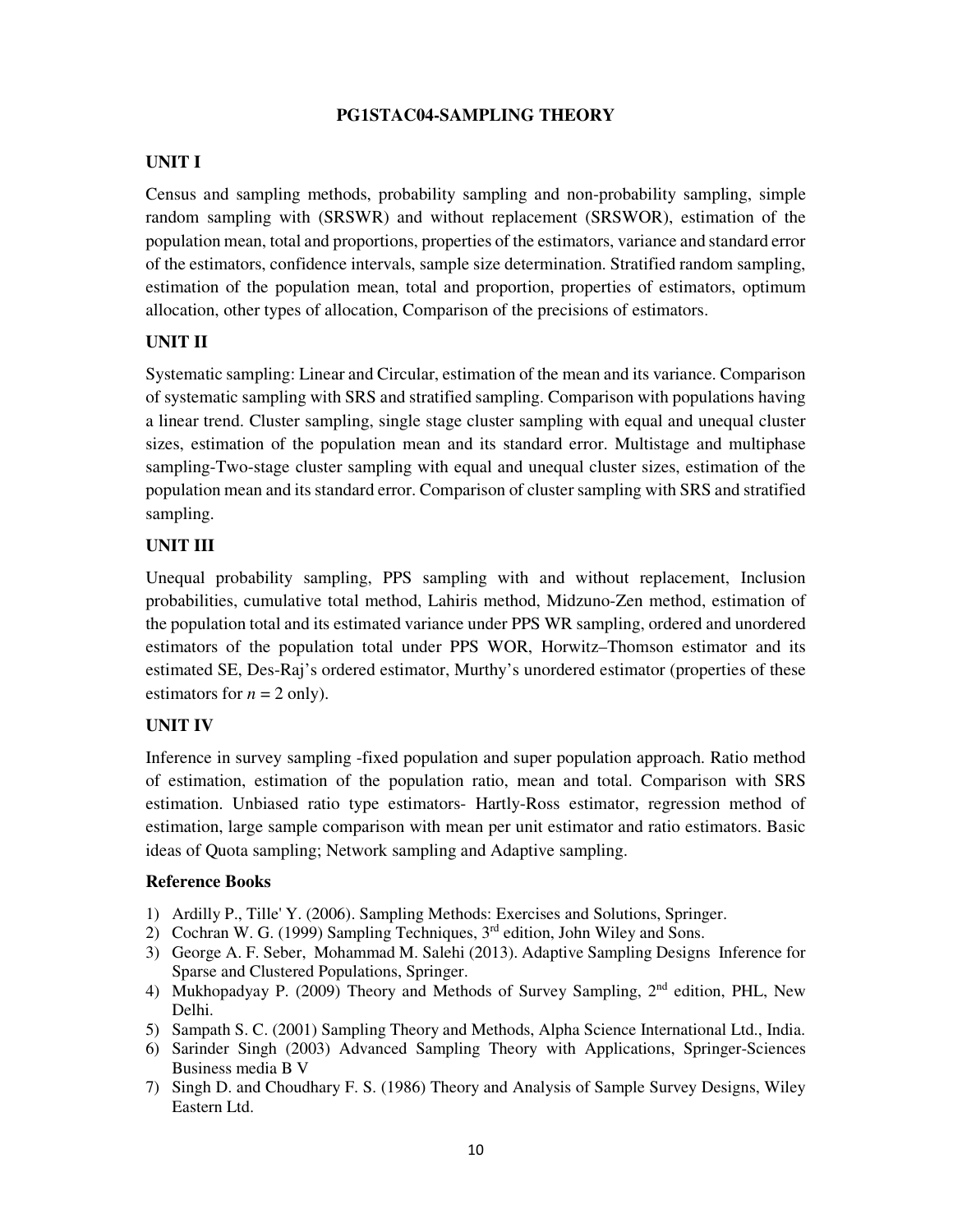# **PG1STAC05-STATISTICAL COMPUTING USING R**

#### Basics of R programming

Applications of topics covered in the following papers

- 1. PG1STAC02: DISTRIBUTION THEORY
- 2. PG1STAC03: ANALYTICAL TOOLS FOR STATISTICS
- 3. PG1STAC04: SAMPLING THEORY

**Evaluation**: Nine numerical questions, each having 16 marks, are to be asked. Three questions from each of the above papers must be asked. The student is expected to answer 5 questions. At least one question from each of the section must be answered. Use of packages R and MS-Excel is allowed for answering the questions in this paper. Examination of 3 hour duration must be conducted in the computer lab under the supervision of an external examiner appointed by the Controller of Examinations.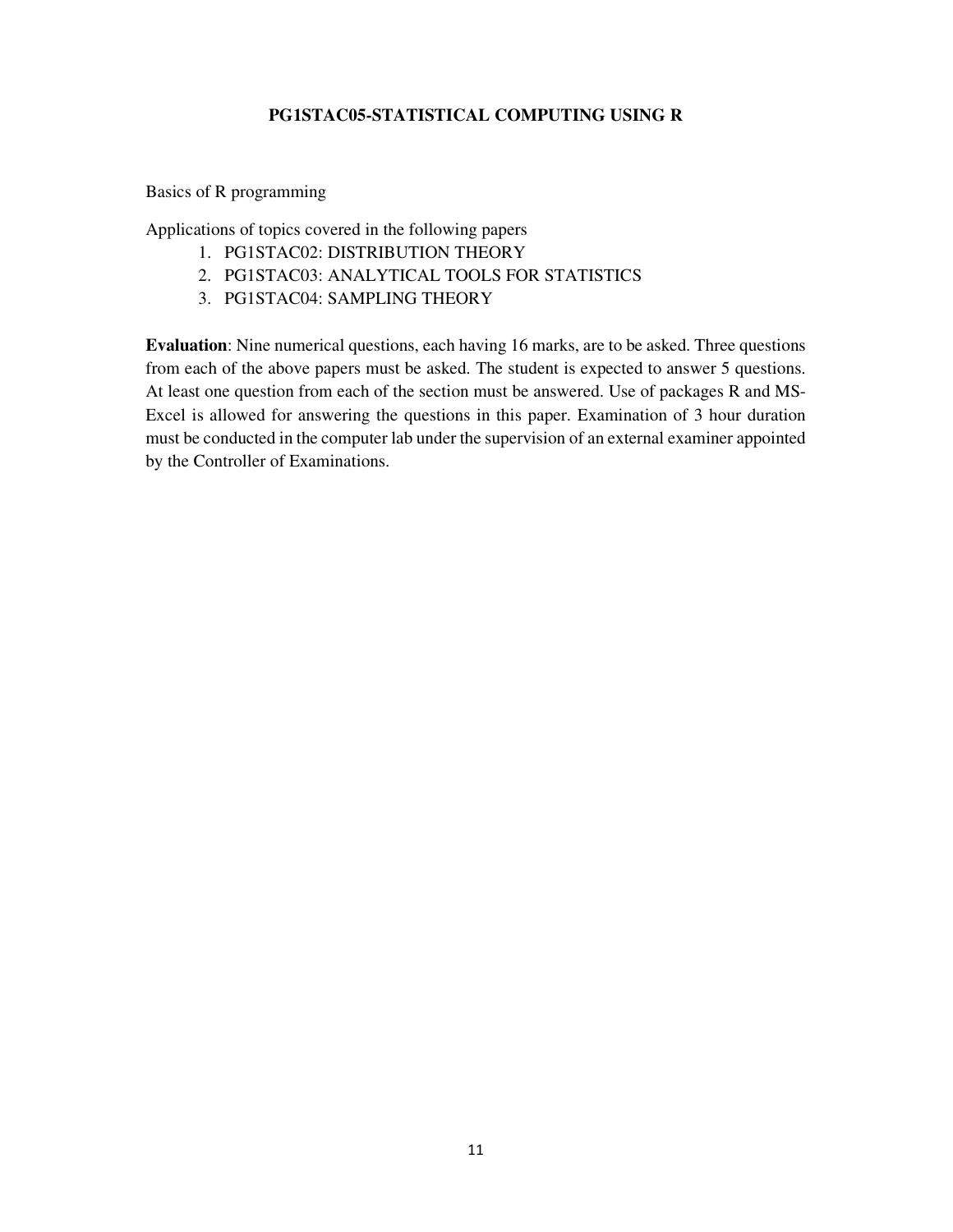# **PG2STAC06-ADVANCED PROBABILITY THEORY**

# **UNIT I**

Characteristic functions**:** Definition and simple properties, Uniform continuity and nonnegative definiteness, Bochner's Theorem (Statement only), Characteristic function and moments, Convex combinations of characteristic functions, Fourier Inversion theorem, Continuity theorem, Characteristic function of a vector random variable.

# **UNITII**

Law of large numbers: Weak law of large numbers - Bernoulli, Chebychev, Poisson and Khinchine WLLN, Necessary and sufficient condition for weak law of large numbers. Strong law of large numbers, Kolmogrov strong law of large numbers for independent random variables - for i.i.d random variables.

# **UNIT III**

Central limit theorem, Demoivre-Laplace central limit theorem, Lindberg-Levy central limit theorem, Liaponov's central limit theorem, Lindberg-Feller central limit theorem (Without proof), Domain of attraction, Infinitely divisible distributions and Stable distributionsdefinition and elementary properties.

# **UNIT IV**

Signed measure, Hahn decomposition theorem, Jordan decomposition theorem, Statement and applications of Radon-Nikodym Theorem (without proof), Lebesgue decomposition theorem, Product space, Fubini's theorem, Conditional expectation and its properties, Martingales and its simple properties.

- 1) Ash R.B (1972) Real Analysis and Probability, Academic press.
- 2) Bhat B.R (1999) Modern Probability theory, Third Edition, Wiley Eastern Ltd, New Delhi.
- 3) Billingsley P (2012) Probability and Measure, Third Edition, Wiley Eastern Ltd.
- 4) Laha R.G and Rohatgi V.K (1979) Probability theory, Wiley.
- 5) Luckas E (1970) Characteristic functions, Second Edition, Hafner Publishing Company, NewYork.
- 6) Parthasarathy K.R (2005) Introduction to Probability and Measure, Hindustan Book Agency.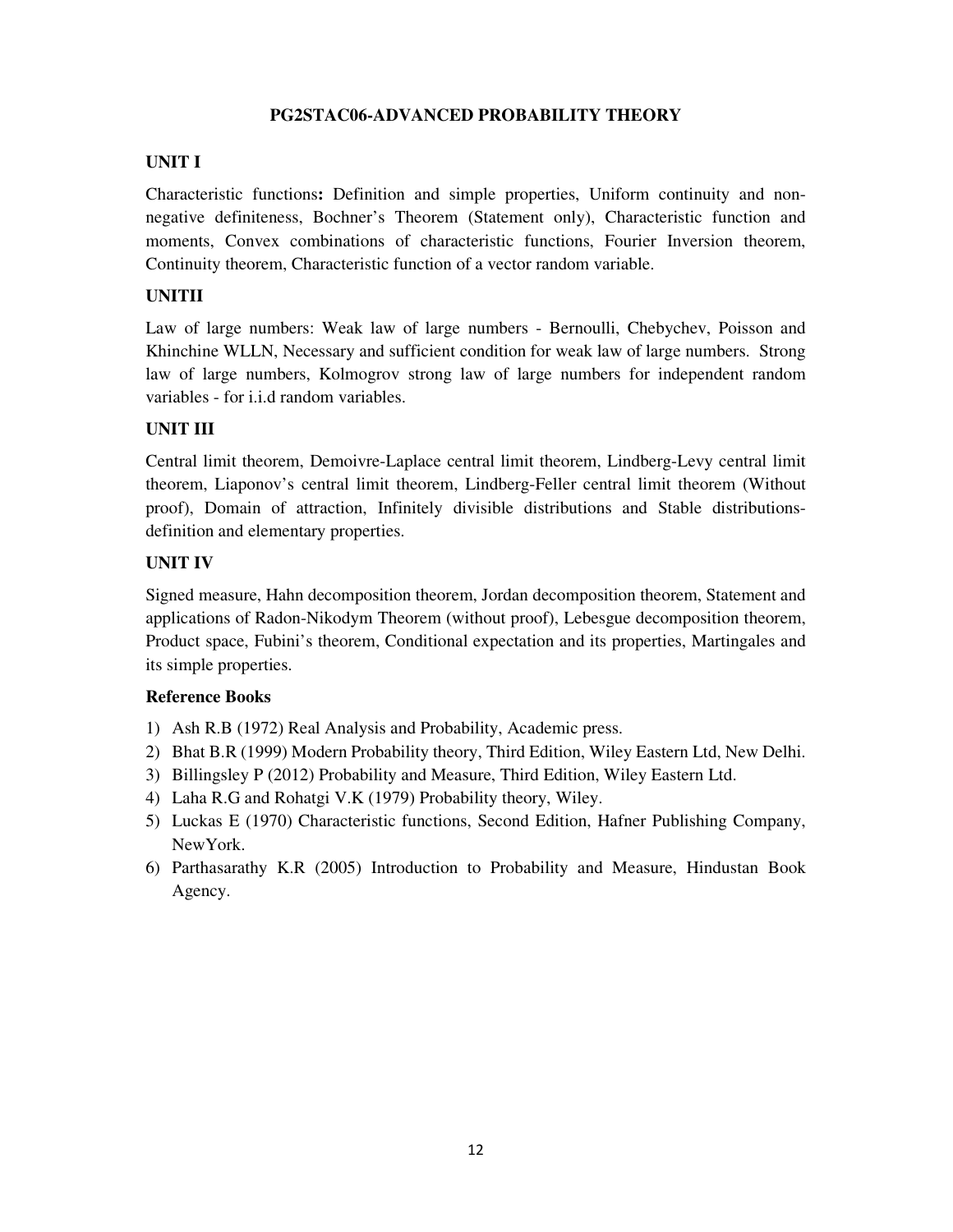### **PG2STAC07-MULTIVARIATE DISTRIBUTIONS**

### **UNIT I**

Notions of bivariate distributions, Bivariate Normal- Marginals and conditionals, Gumbel's Bivariate Exponentials and basic properties. Multivariate distributions- Marginals and conditionals, Independence of random vectors, Multinomial distribution and its basic properties.

# **UNIT II**

Multivariate Normal (Singular and non-singular), characteristic function, Marginals and conditionals–Properties, characterizations, Estimation of mean vector and dispersion matrix, Independence of sample mean vector and sample dispersion matrix.

### **UNIT III**

Jacobian of matrix transformations,  $Y = AXB$ ;  $Y = AXA$ ;  $X = TT$ , Rectangular co-ordinate, Matrix variate Gamma and Beta distributions. Wishart distribution and its basic properties, characteristic function, Generalized variance and its distribution.

### **UNIT IV**

Quadratic forms and their distributions (both scalar and vector forms), Independence of Quadratic forms, Cochran's Theorem, Simple, Partial and multiple correlation and their properties.

- 1) Anderson T.W. (1984) An introduction to multivariate statistical analysis, Second edition, John Wiley.
- 2) Giri N.(1984) Multivariate Statistical Inference, Academic publishers.
- 3) Kollo T and Rosen D.V. (2005): Advanced Multivariate Statistics with Matrices, Springer.
- 4) Kotz S, Balakrishnan N, and Johnson N.L. (2000) Continuous Multivariate Distributions, Volume 1, Models and Applications, Second Edition, John Wiley.
- 5) Mathai A.M. (1996) Jacobins of Matrix Transformations and functions of Matrix Argument, World Scientific Pub CoPvt.Ltd
- 6) Rao.C.R(2009) Linear statistical inference and its applications, Second Edition, Wiley Eastern.
- 7) Seber G.A.F. (1983) Multivariate Observations, John Wiley.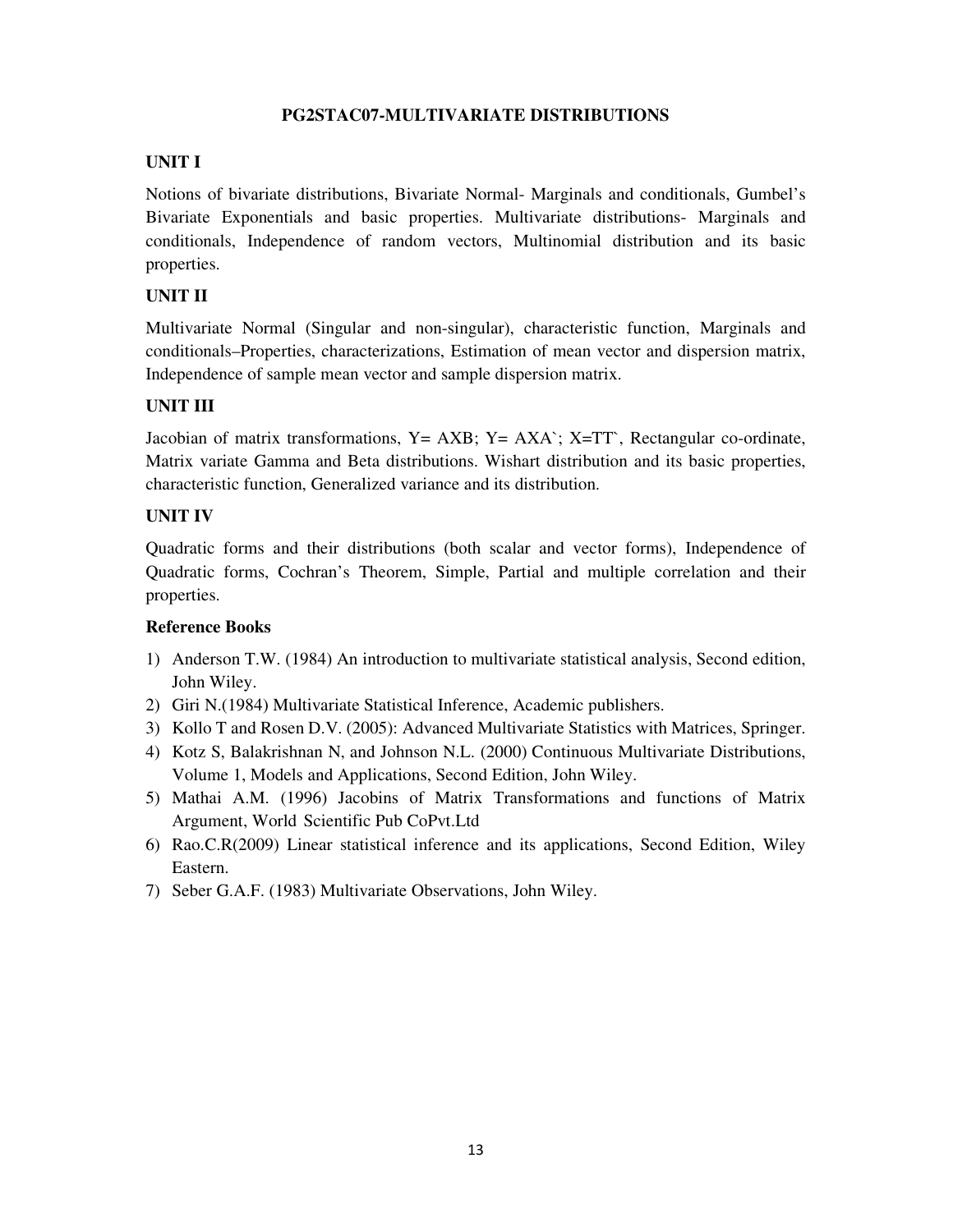# **PG2STAC08-THEORY OF ESTIMATION**

### **UNIT I**

Criteria for estimators - unbiasedness, consistency, efficiency, sufficiency, minimal sufficiency, likelihood equivalence, Fisher-Neyman factorization theorem and completeness, bounded completeness, exponential families, ancillary statistics, Basu's theorem

# **UNIT II**

UMVUE and their characterization, BLUE, Rao-Black well theorem, Lehmann-Scheffe theorem, Fisher information, Cramer-Rao inequality, Chapman-Robbins inequality, Bhattacharyya's bounds. Equivariance, Pitman estimator.

# **UNIT III**

Methods of estimation: method of moments, method of maximum likelihood  $&$  their properties, Cramer- Huzurbazar theorem, Fisher's scoring method, method of minimum chi-square and method of modified minimum chi-square.

### **UNIT IV**

Elements of decision theory, Statistical decision problem, Prior distributions and Loss functions, risk functions, Minimax estimators, Bayes Theorem, Bayes risk, Bayes principle, Bayes estimators, Admissible decision rules. Prior-Posterior analysis for normal, binomial and Poisson processes.

- 1) Berger J.O. (1993) Statistical Decision Theory and Bayesian Analysis, Third Edition, Springer.
- 2) Casella, G and Berger, R.L (2007) Statistical Inference, Second Edition, Cengage Learning.
- 3) Hogg R. V. and Craig A. T. (2013) Introduction to Mathematical Statistics, Pearson
- 4) Kale B. K. (2005) A First Course on Parametric Inference, Alpha Science International.
- 5) Lehmann E.L. (1983) Theory of point estimation Wiley, New York.
- 6) Lindgren B.W (1976) Statistical Decision Theory (3rd Edition), Collier Macmillian, New York.
- 7) Rao C.R (2009) Linear Statistical Inference and its Applications, John Wiley, New York.
- 8) Rohatgi V.K. and Saleh A.K. (2015) An Introduction to Probability Theory and Mathematical Statistics, Wiley.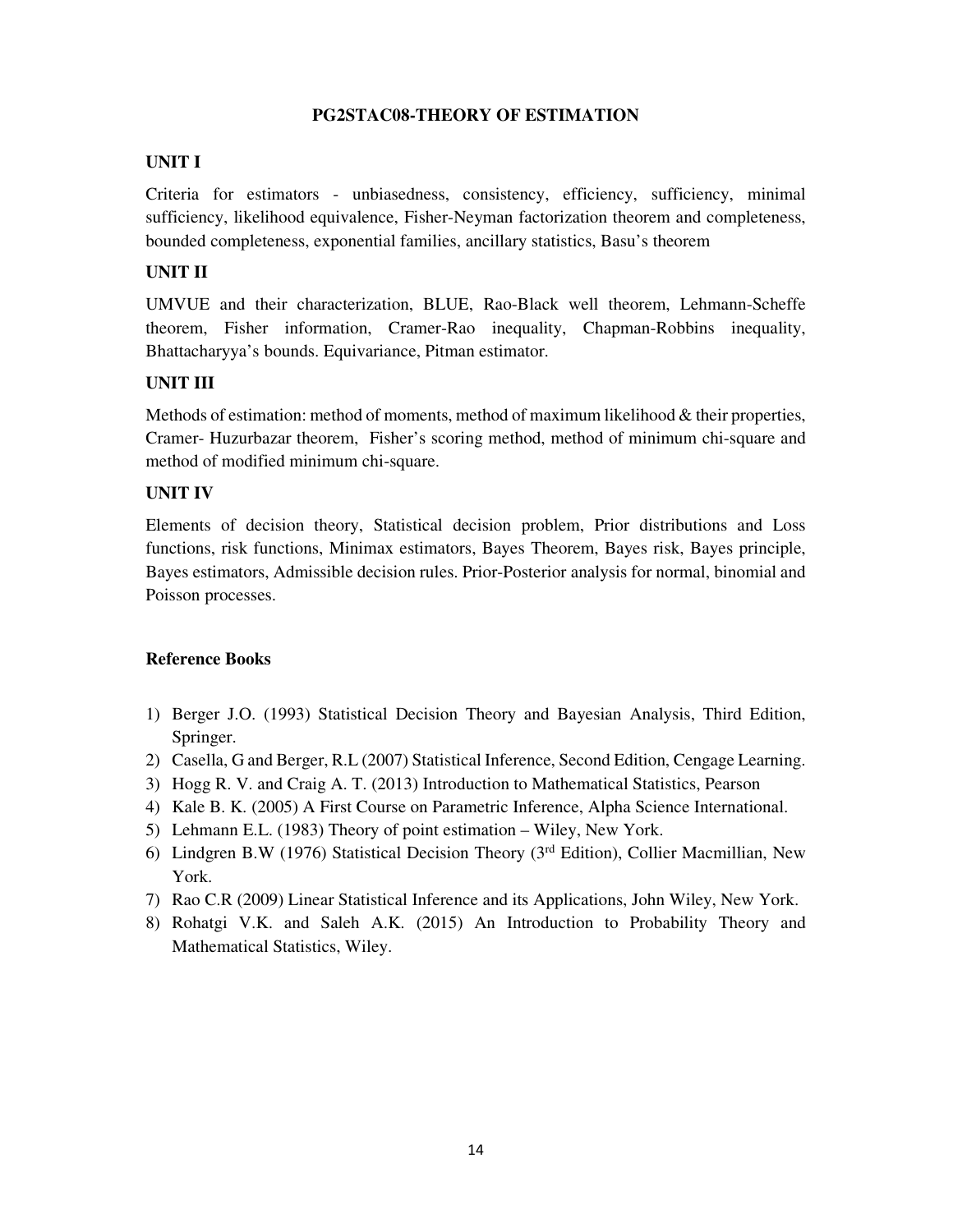# **PG2STAC09-STOCHASTIC PROCESSES**

# **UNIT I**

Introduction to Stochastic Processes; classification of Stochastic Processes according to state space and time domain. Finite and countable state Markov Chain (MC), transition probability matrix, Chapman-Kolmogorov equation, first passage probabilities, generating functions, classification of states and of Markov chains. Basic limit theorems of MCs, mean ergodic theorem, stationary distributions, limiting probabilities, random walk and Gambler's ruin problem

# **UNIT II**

Continuous time MC, Poisson processes and its properties. Pure birth process and Yule processes, Birth and Death process, Kolmogorov forward and backward differential equations, linear growth with immigration. Stationary solutions of queuing models – M/M/1, M/M/s,  $M/M/\infty$  and  $M/G/1$ .

# **UNIT III**

Renewal process, concepts, examples, Poisson process viewed as renewal process. Renewal equation, stopping time, Walds equation. Elementary renewal theorem, central limit theorem for renewals, key renewal theorem (statement only), delayed renewal processes.

# **UNIT IV**

Branching process, discrete time branching processes-examples. Generating function relations, mean and variance functions, extinction probabilities, criteria for extinction. Total population size and its generating function relations. A brief introduction to Brownian motion and Weiner process.

- 1) Basu A.K. (2003) Introduction to Stochastic Processes, Narosa, New-Delhi.
- 2) Bhat B.R. (2010) Stochastic Models: Analysis and Applications, First edition, New Age International.
- 3) Cinlar E. (2013) Introduction to Stochastic Processes, Dover Publications, NewYork.
- 4) Feller W. (1968) Introduction to Probability Theory and its Applications, Vols. I & II, John Wiley, New York.
- 5) Karlin S. and Taylor H.M. (1975) A First Course in Stochastic Processes, Second edition, Academic Press, New-York.
- 6) Medhi J. (2014) Stochastic Processes. Third Edition, New Age International.
- 7) Ross S.M. (2014) Introduction to Probability models, Eleventh edition, Academic Press.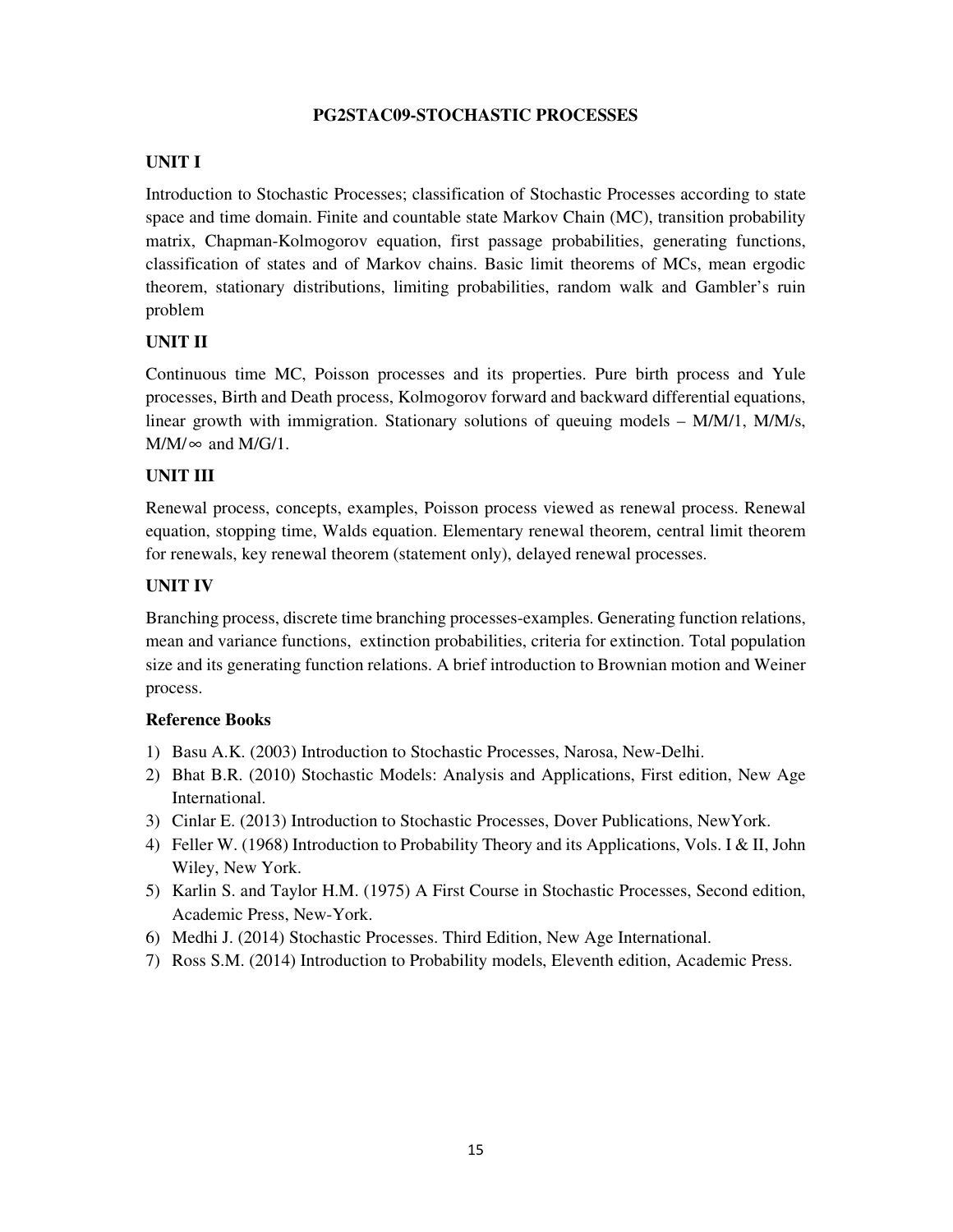# **PG2STAC10 -STATISTICAL COMPUTING USING MATLAB/R**

Basics of MATLAB

Applications of topics covered in

- 1. PG2STAC07: MULTIVARIATE DISTRIBUTIONS
- 2. PG2STAC08: THEORY OF ESTIMATION
- 3. PG2STAC09: STOCHASTIC PROCESSES

**Evaluation**: 9 numerical questions each having 16 marks are to be asked. The student is expected to answer 5 questions. Three questions from each of the above papers must be asked. At least one question from each of the section must be answered. Use of packages R or MATLAB is allowed for answering the questions in this paper. Examination of 3 hour duration must be conducted in the computer lab under the supervision of an external examiner appointed by the Controller of Examinations.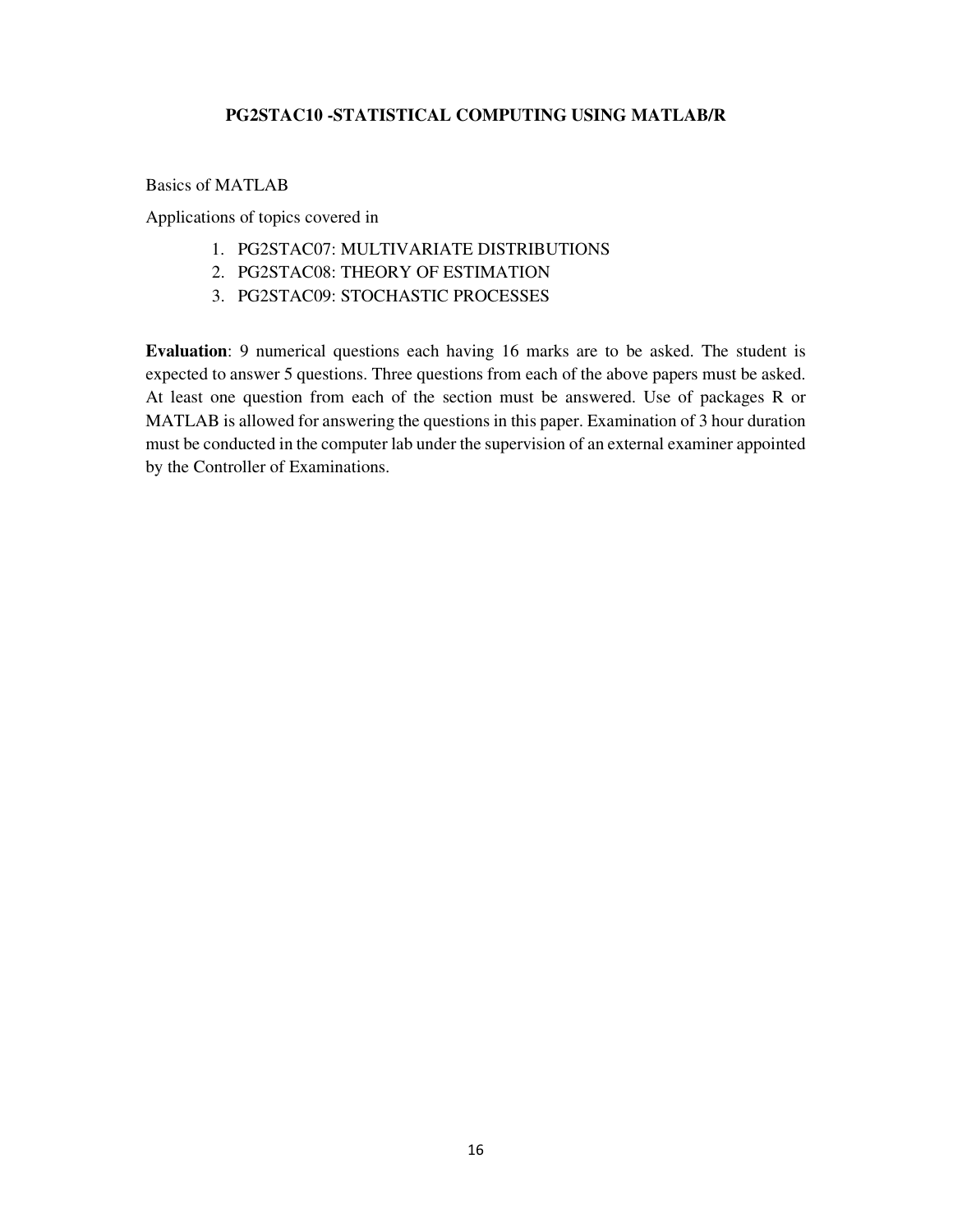# **PG3STAC11-TESTING OF STATISTICAL HYPOTHESES**

# **UNIT I**

Tests of hypotheses, Formulation of problem, Null and alternative hypotheses, Size of a test, Simple and composite hypotheses, Randomized and non-randomized tests, Power of a test, Most Powerful test, Neyman-Pearson lemma and its generalization, Monotone likelihood ratio property, UMP tests, Unbiased tests and UMPU tests, Unbiased critical regions and similar regions, Neyman structure, UMPU tests in exponential families of distributions.

# **UNIT II**

Confidence interval estimation, Relationship between confidence interval estimation and testing of hypothesis, UMA and UMAU confidence intervals, Shortest confidence intervals, Construction of confidence intervals using pivots, Large sample confidence interval based on maximum likelihood estimator, Chebychev's inequality and central limit theorem, Credible regions.

# **UNIT III**

Likelihood ratio tests and their properties, Testing mean and variance of a normal population, Testing equality of means and variances of two normal populations, Sequential probability ratio tests, Construction of sequential probability ratio tests, Wald's identity, OC and ASN functions, Properties of SPRT.

# **UNIT IV**

Non-parametric inference: Goodness of fit tests- Chi square test and Kolmogorov-Smirnov test for one and two sample problems, Sign test, Wilcoxon signed-rank test, Wald-Wolfowitz run test, Median test, Man-Whitney U-test, Chi-Square tests for independence and homogeneity. One way layout-Kruskal Wallis test, Friedman test.

- 1) Casella, G and Berger, R.L (2007) Statistical Inference, Second Edition, Cengage Learning.
- 2) Gibbons, J.K. (1971) Non-Parametric Statistical Inference, McGraw Hill.
- 3) Kale, B.K. (2005) A First Course in Parametric Inference, Second Edition, Alpha Science International Ltd.
- 4) Lehmann, E.L. (1998) Testing Statistical Hypothesis, John Wiley.
- 5) Myles H, Wolfe D. A. (1973) Nonparametric Statistical methods, John Wiley and Sons.
- 6) Rohatgi V.K. and Saleh M. (2015) An introduction to probability and statistics, Third Edition, Wiley.
- 7) Srivastava M.K. and Srivastava N. (2009) Statistical Inference: Testing of Hypotheses, PHI.
- 8) Wald, A. (1947) Sequential Analysis, Doves.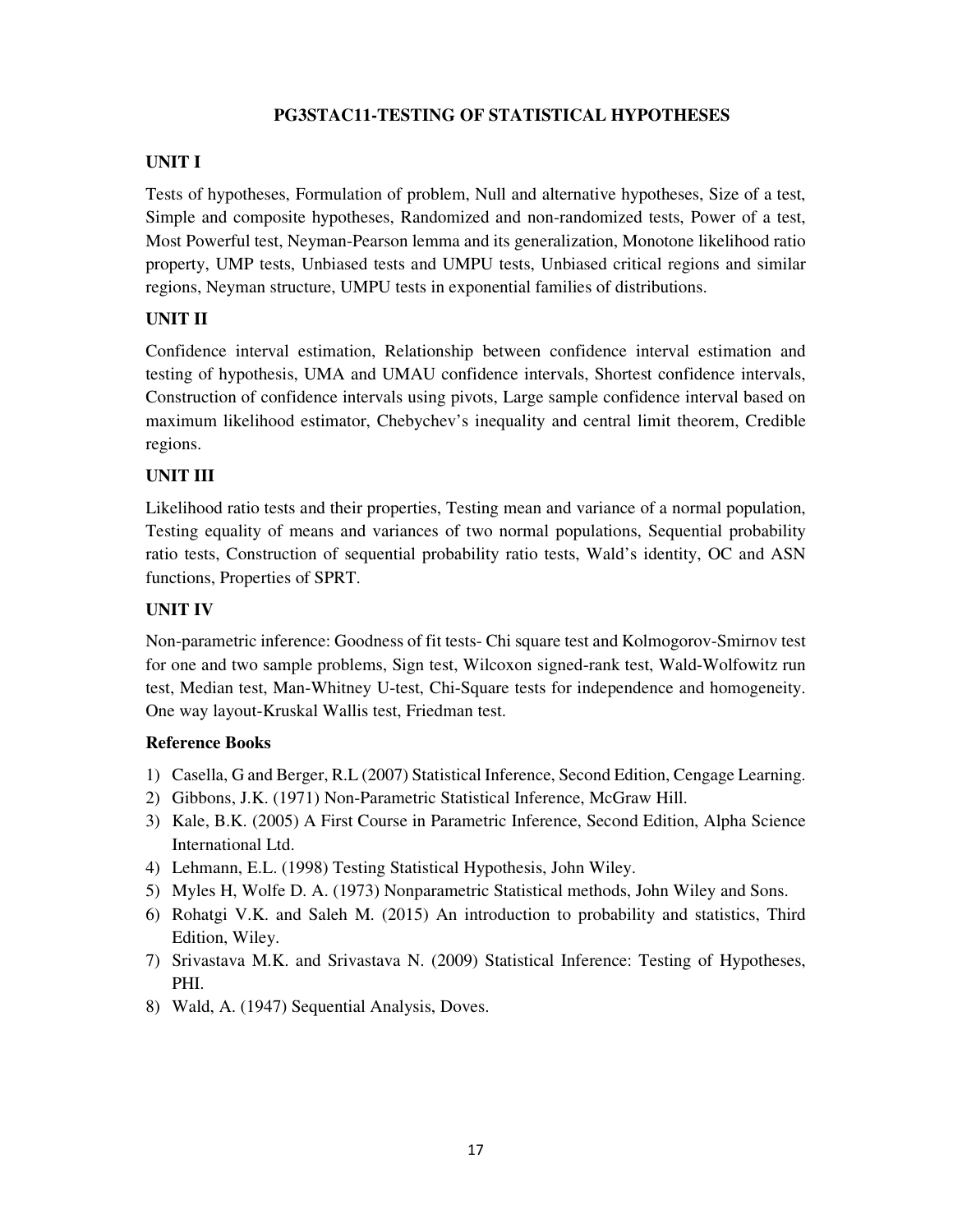# **PG3STAC12-DESIGN AND ANALYSIS OF EXPERIMENTS**

# **UNIT I**

Linear estimation: Gauss Markov set up, Estimability of parameters, Method of least squares, best linear unbiased Estimators, Gauss-Markov Theorem, Tests of linear hypotheses. Analysis of variance- one-way, two-way and three-way classification models.

# **UNIT II**

Planning of experiments: Basic principles of experimental design, Uniformity trails, Completely randomized design (CRD), Randomized block design (RBD), Latin square design (LSD) and Graeco-latin square designs, Analysis of covariance (ANACOVA), ANACOVA with one concomitant variable in CRD and RBD

# **UNIT III**

Incomplete block design: Balanced incomplete block design (BIBD); Incidence Matrix, parametric relations; Intra-block analysis of BIBD, Basic ideas of partially balanced incomplete block design (PBIBD). Basics of Lattice designs.

### **UNIT IV**

Factorial experiments,  $2^n$  and  $3^n$  factorial experiments, Analysis of  $2^2$ ,  $2^3$  and  $3^2$  factorial experiments, Confounding in factorial experiments, Basic ideas on fractional factorial designs, Split plot design.

- 1) Agarwal B.L (2010) Theory and Analysis of Experimental Designs, CBS Publishers & **Distributers**
- 2) Das M.N. and Giri N.C. (1994) Design and analysis of experiments, Wiley Eastern Ltd.
- 3) Dean A. and Voss D. (1999) Design and Analysis of Experiments, Springer Texts in **Statistics**
- 4) Dey A. (1986) Theory of Block Designs, Wiley Eastern, New Delhi.
- 5) Gomez K.A. and Gomez A.A. (1984) Statistical Procedures for Agricultural Research, Wiley.
- 6) Joshi D.D. (1987) Linear estimation and Design of Experiments, Wiley Eastern.
- 7) Montgomery C.D. (2012) Design and Analysis of Experiments, John Wiley, New York.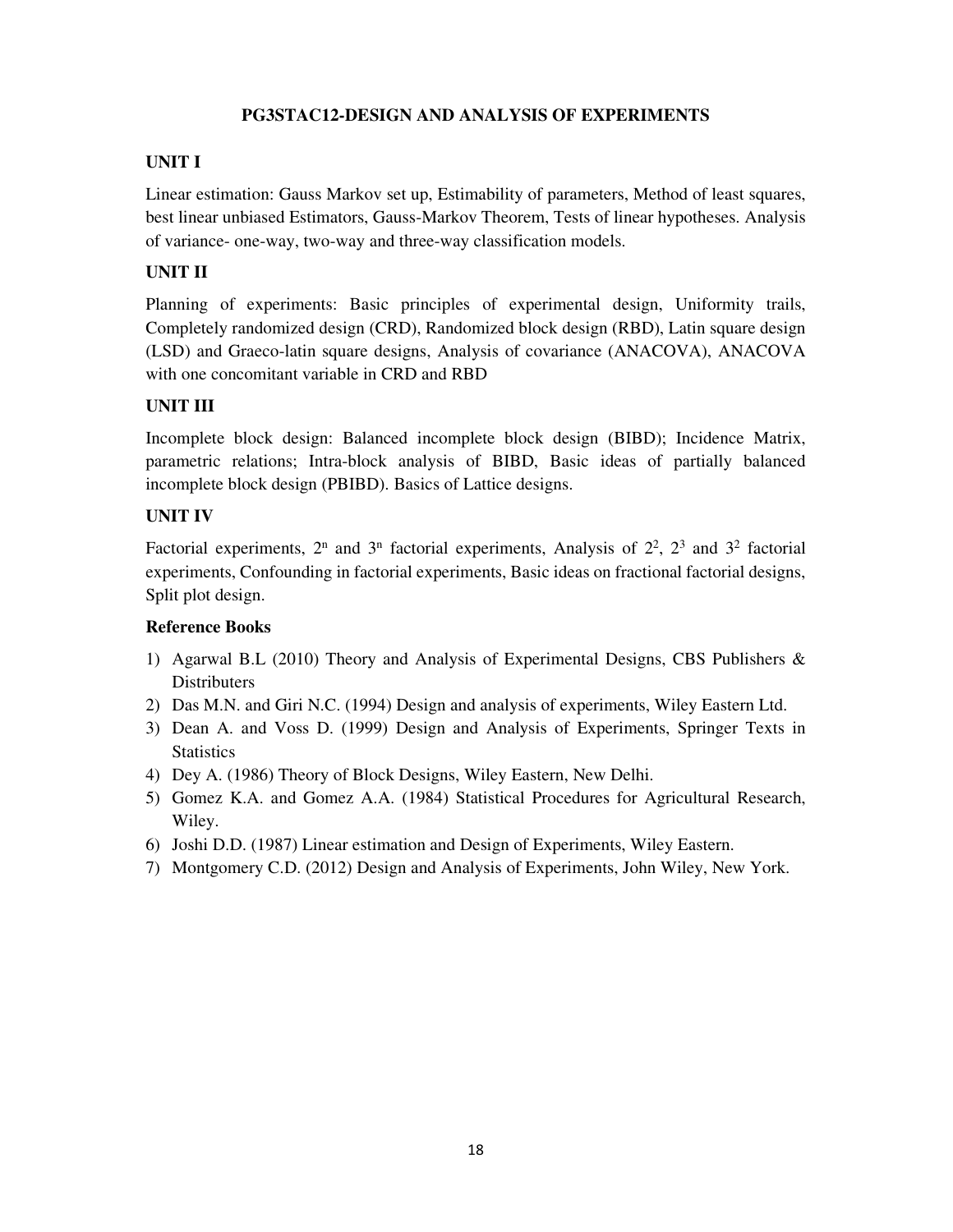# **PG3STAC13-MULTIVARIATE ANALYSIS**

# **UNIT I**

Notion of likelihood ratio tests, Hotellings  $T^2$  and Mahalnobis  $D^2$  statistics-Their properties, interrelationships, Null distributions (one sample and two sample cases), Testing equality of mean vectors, Wilk's λ, Multivariate Fisher-Behrens problem, Profile Analysis.

# **UNIT II**

Dimension Reduction methods: Principal component Analysis-Method of extractionproperties, Factor Analysis-Orthogonal Model-Estimation of loading, Canonical variates and canonical correlation, Hoteling's iterative procedure.

# **UNIT III**

Classification problems: Discriminant Analysis-Baye's procedure, Classification into one of the two populations (Normal distribution only), Classification into several populations (Normal distribution only), Fishers linear discriminant function and its associated tests.

# **UNIT IV**

Cluster Analysis: Similarity measures, Hierarchical and non-hierarchical methods, Multivariate General linear models-MANOVA (one way and two way), Tests-Independence of sets of variables, Equality of dispersion matrices, Sphericity test.

- 1) Anderson T. W. (2003) An Introduction to Multivariate Statistical Analysis, Third edition, John Wiley.
- 2) Johnson R.A. and Wichern D.W. (2007) Applied Multivariate Statistical Analysis. Sixth Edition, Pearson.
- 3) Seber G. F. (1983) Multivariate Observations, John Wiley.
- 4) Rencher, A. C. (1995) Methods of Multivariate Analysis. John Wiley.
- 5) Kshirasagar, A.M. (1972) Multivariate Analysis, Marcel-Dekker.
- 6) Bryan, F.J (2004) Multivariate Statistical Methods: A Primer, Third Edition, Chapman & Hall.
- 7) Everitt, B and Hothorn, T. (2011) An introduction to Applied Multivariate Analysis with R , Springer
- 8) Kachigan, S.K. (1991) Multivariate Statistical Analysis: A Conceptual Introduction, Hawthorne Academic
- 9) Morrison, D.F.(1990) Multivariate Statistical Methods, Second Edition, McGraw Hill Education.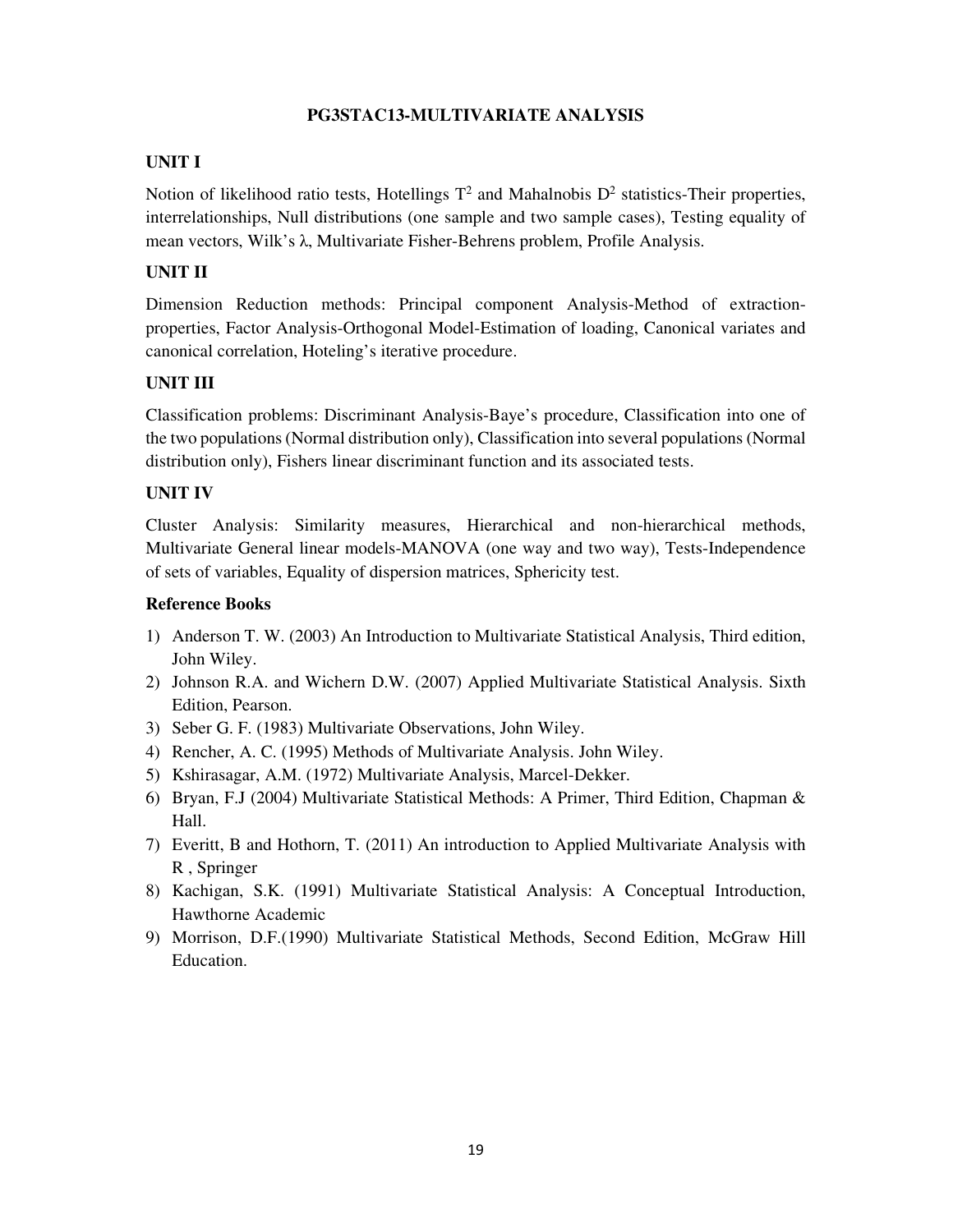### **PG3STAC14-STATISTICAL COMPUTING USING SPSS**

#### Basics of SPSS

Applications of topics covered in the following papers

- 1. PG3STAC11 : TESTING OF HYPOTHESIS
- 2. PG3STAC12 : DESIGN OF EXPERIMENTS
- 3. PG3STAC13 : MULTIVARIATE STATISTICAL ANALYSIS

**Evaluation**: 9 numerical questions, each having 16 marks, are to be asked. The student is expected to answer 5 questions. Three questions from each of the above papers must be asked. At least one question from each of the section must be answered. Use of packages R MATLAB or SPSS is allowed for answering the questions in this paper. Examination of 3 hour duration must be conducted in the computer lab under the supervision of an external examiner appointed by the Controller of Examinations.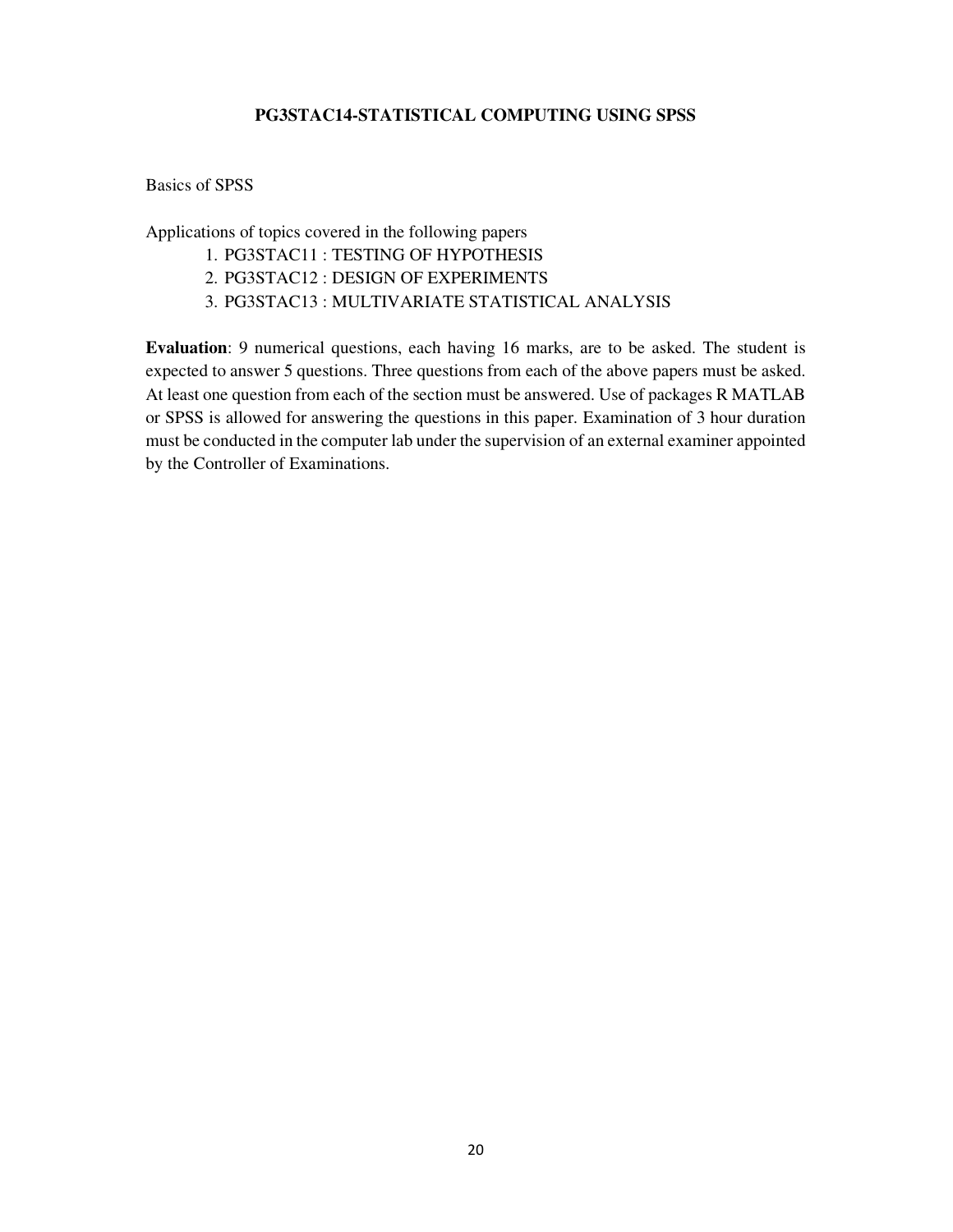# **PG3STAE01-STATISTICAL QUALITY CONTROL**

# **UNIT I**

Meaning and Scope of Statistical process control , Control charts, Basic ideas, designing of control charts for the number of nonconformities and fraction non-conformities, mean charts, Median charts, R-charts, and S-charts, their uses, OC and ARL of control charts. Uses of runs and related patterns of points, Economic design of Shewarts control charts.

# **UNIT II**

Acceptance sampling for attributes, Single sampling, Double sampling, Multiple and sequential sampling plans, Rectifying inspection, OC and ASN functions, Measuring the performance of these plans.

# **UNIT III**

Sampling inspection plans. Classification and general properties, Sampling plans by variables: estimation of lot defective and determination of plan parameters in known and unknown variance cases, single specification case. Continuous sampling plans – CSP- 1 and its modifications. Derivation of AOQL for CSP-1.

# **UNIT IV**

Process capability studies,  $(C_p, C_{pk}, C_{pkm})$ . Control charts with memory - CUSUM charts, EWMA-mean charts, OC and ARL for control charts, Taguchi philosophy of Quality, Total Quality Management ISO standardization.

- 1) Montgomery, D.C. (2012). Introduction to Statistical Quality Control, Seventh edition, Wiley.
- 2) Mittag, H.J. and Rinne, H. (1993) Statistical Methods for Quality Assurance, Chapman & Hall, Chapters 1, 3 and 4.
- 3) Rabbit, J T and Bergle, P.A. The ISO 9000 book, Second Edition, Quality resources, Chapter-I
- 4) Schilling, E.G. (1982) Acceptance Sampling in Quality Control, Marcel Dekker.
- 5) Duncan, A.J. (1986) Quality control and Industrial Statistics.
- 6) Grant E.L. and Leaven Worth, R.S. (1980) Statistical Quality Control, McGraw Hill.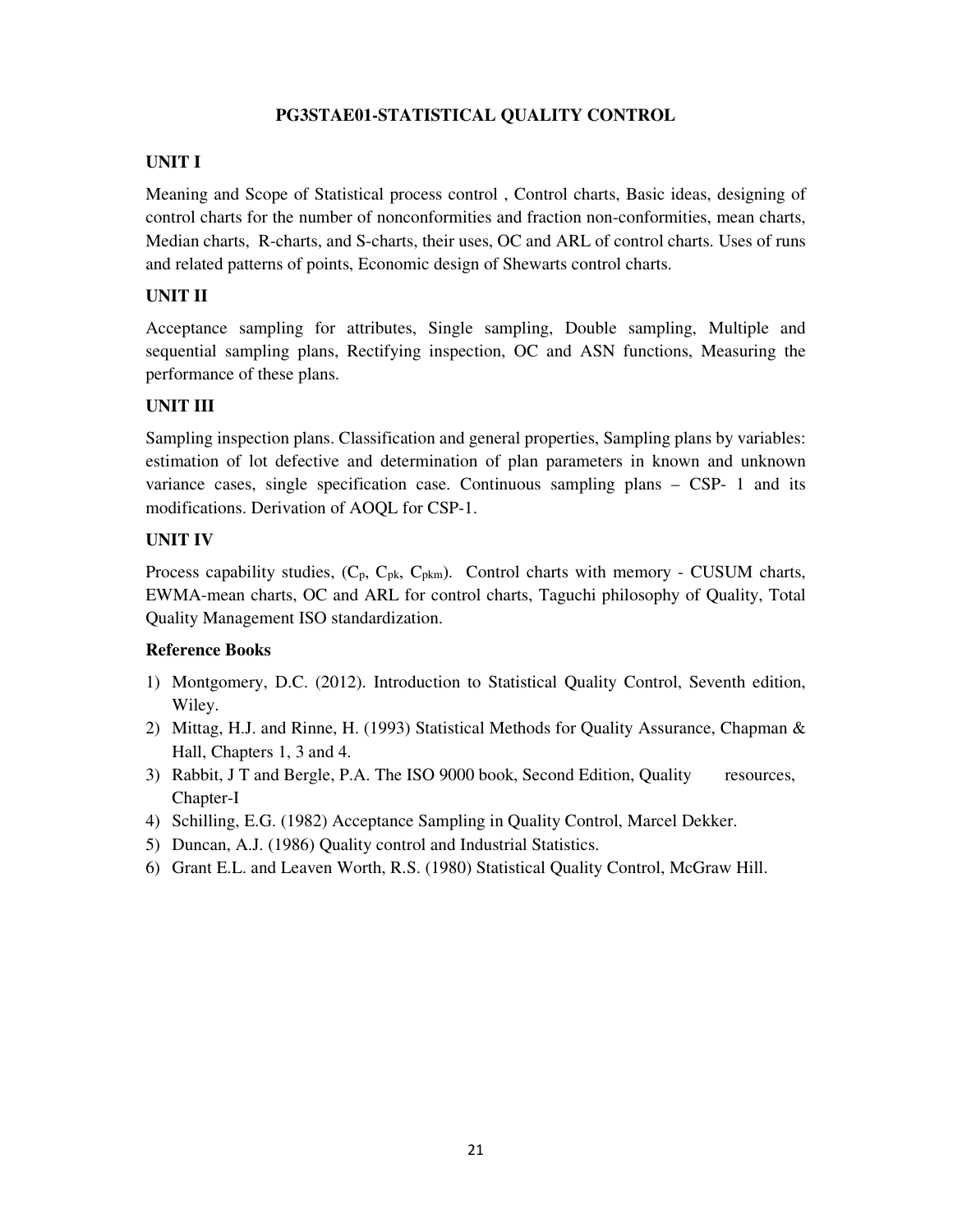# **PG3STAE02-SURVIVAL ANALYSIS**

# **UNIT I**

Basic Quantities and Models - Survival function, Hazard function, Mean residual life function and Median life, Common Parametric Models for Survival Data; Censoring and Truncation - Right Censoring, Left or Interval Censoring, Truncation, Likelihood Construction for Censored and Truncated Data

# **UNIT II**

Nonparametric Estimation of a Survivor Function and Quantiles, The Product-Limit Estimator, Nelson-Aalen Estimator, Interval Estimation of Survival Probabilities or Quantiles, Asymptotic Properties of Estimators, Descriptive and Diagnostic Plots, Plots Involving Survivor or Cumulative Hazard Functions, Classic Probability Plots, Estimation of Hazard or Density Functions, Methods for Truncated and Interval Censored Data, Left-Truncated Data, Right-Truncated Data, Interval-Censored Data.

# **UNIT III**

Semiparametric Proportional Hazards Regression with Fixed Covariates - Coding Covariates, Partial Likelihoods for Distinct-Event Time Data, Partial Likelihoods when Ties are present, Local Tests, Discretizing a Continuous Covariate, Model Building using the Proportional Hazards Model, Estimation for the Survival Function; Introduction to Time-Dependent Covariates; Regression Diagnostics :- Cox-Snell Residuals for assessing the fit of a Cox Model, Graphical Checks of the Proportional Hazards Assumption, Deviance Residuals, Checking the Influence of Individual Observations

# **UNIT IV**

Inference for Parametric Regression Models - Exponential, Gamma and Weibull Distributions, Nonparametric procedure for comparison of survival function, Competing risk models – Basic Characteristics and Model Specification

- 1) Klein J.P. and Moeschberger M.L. (2003) Survival Analysis Techniques for censored and truncated data, Second Edition, Springer-Verlag , New York,
- 2) Lawless J.F (2003) Statistical Models and Methods for Lifetime Data, Second Editon, John Wiley & Sons
- 3) Kalbfleisch J.D and Prentice, R.L. (2002) The Statistical Analysis of Failure Time Data, Second Edition, John Wiley & Sons Inc.
- 4) Hosmer Jr. D.W and Lemeshow S (1999) Applied Survival Analysis Regression Modelling of Time to event Data, John Wiley & Sons. Inc. 3. Nelson. W (1982) Applied Life Data Analysis.
- 5) Miller, R.G. (1981) Survival Analysis, John Wiley.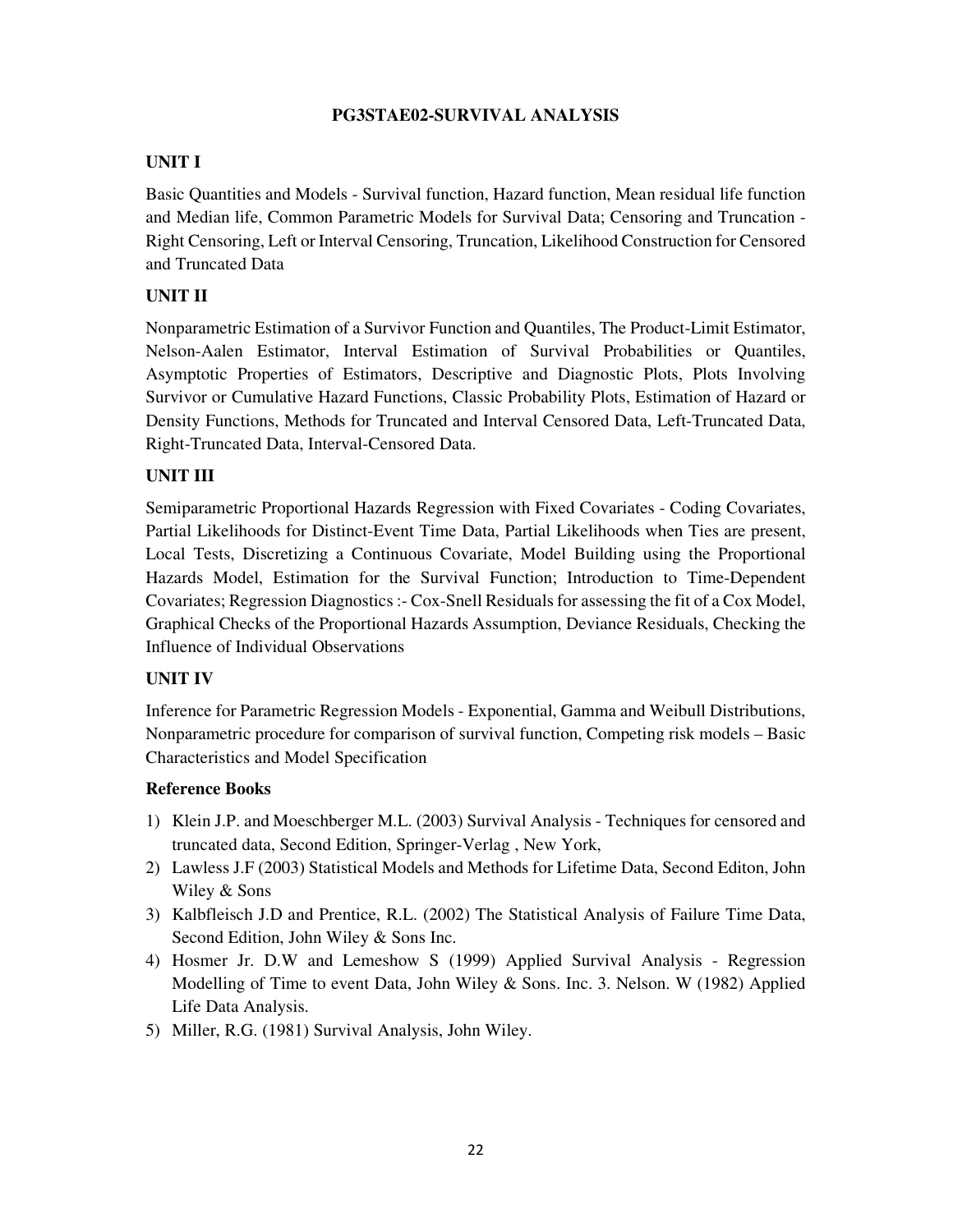### **PG3STAE03- CATEGORICAL DATA ANALYSIS**

# **UNIT I**

Categorical variables, Introduction to Binary data, The linear probability models, The logit model, The Probit model, the latent variable approach, the odds ratio, Relarive risks, Sensitivity and specificity, MNemar's test, Binomial response models, log-log models, Likelihood ration Chi-squared statistic, Log-rate models, Time Hazard models, Semiparametric rate models.

### **UNIT II**

Logistic Regression Analysis: Logit Models with Categorical Predictors Logistic Regression models, regression diagnostics, Predictions, Interpreting parameters in logistic Regression. Inference for logistic Regression, Multiple logistic regression.

### **UNIT III**

Poisson regression: interpretations, regression diagnostics, Predictions**,** negative binomial regression**,** Proportional hazards regression.

### **UNIT IV**

Principles of Bayesian statistics, Inference using simulations - Standard distributions, Understanding Markov Chain Monte Carlo, The Gibbs sampler and the WinBUGS [Necessary topics from Chapter 1-5 of Ioannis Ntzoufras (2009)]

- 1) Agresti, A. (1990) Categorical Data Analysis. New York: John Wiley
- 2) Carlin, B.P. and Louis, T.A. (2000) Bayes and Emperical Bayes Methods for Data Analysis, Second Edition
- 3) Congdon P. (2006) Bayesian Statistical Modelling, Second Edition, John Wiley & Sons, Ltd. ISBN: 0-470-01875-5
- 4) Ntzoufras I. (2009) Bayesian Modeling using WinBUGS John Wiley & Sons Inc.
- 5) Powers D.A. (1999) Statistical methods for Categorical data analysis. Academic press Inc.
- 6) Shewhart, W.A. and Wilks, S.S. (2013) Case Studies in Bayesian Statistical Modelling and Analysis. Wiely.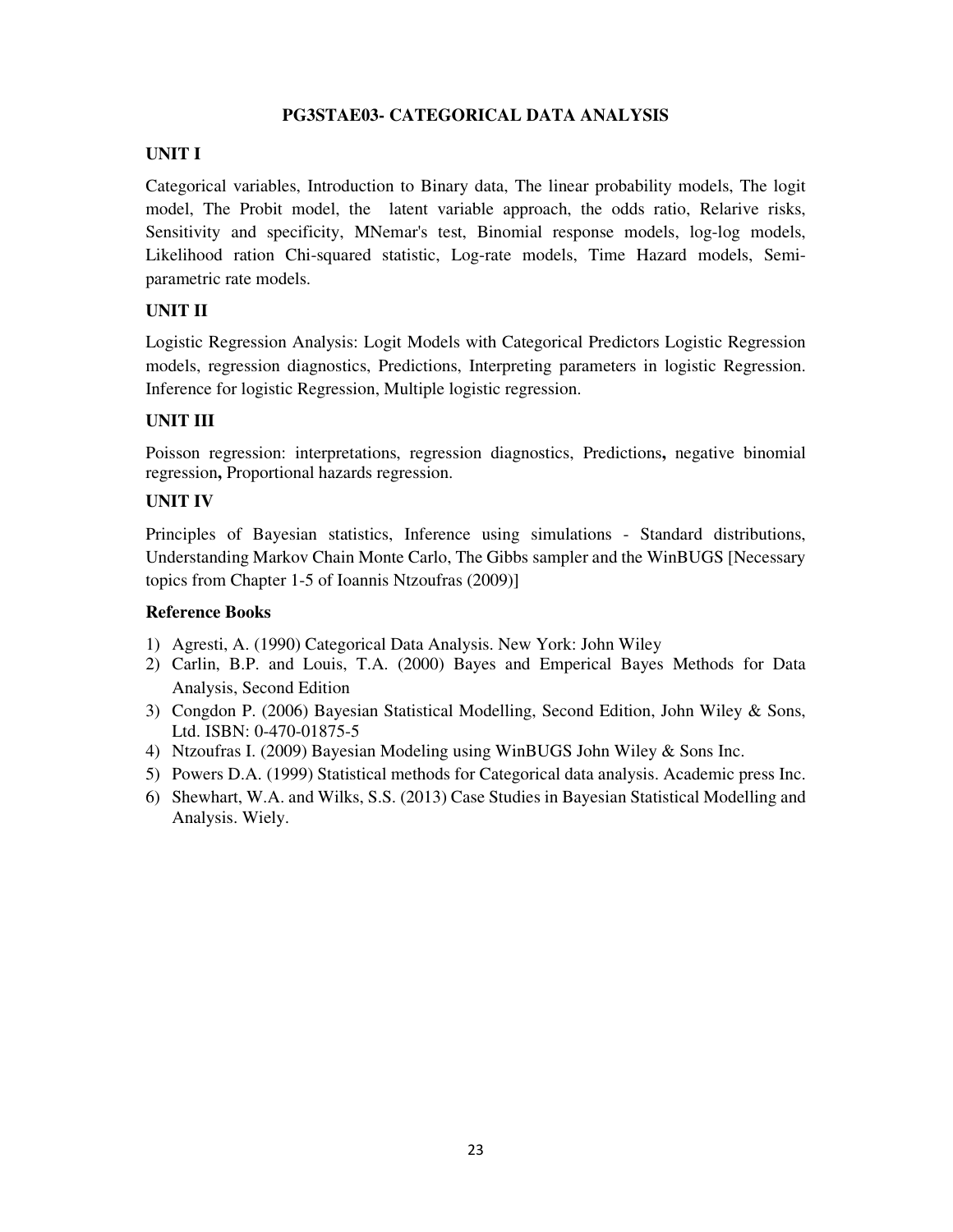# **PG4STAC15-TIME SERIES ANALYSIS**

# **UNIT I**

Time series, Components of time series, Additive and multiplicative models, Estimation and elimination of trend and seasonality, Moving average, Simple Exponential Smoothing, Holt's exponential smoothing, Holt-Winter's exponential smoothing, Forecasting based on smoothing.

# **UNIT II**

Time series as a discrete parameter stochastic process, Auto-covariance and auto-correlation functions and their properties, Stationary processes, Wold representation of linear stationary processes, Detailed study of the linear time series models: Autoregressive, Moving Average, Autoregressive Moving Average and Autoregressive Integrated Moving Average models.

# **UNIT III**

Estimation of ARMA models: Yule-Walker estimation for AR Processes, Maximum likelihood and least squares estimation for ARMA Processes. Choice of AR and MA periods, Forecasting using ARIMA models, Residual analysis and diagnostic checking.

# **UNIT IV**

Spectral density of a stationary time series and its elementary properties, Periodogram, Spectral density of an ARMA process. Seasonal ARIMA models (Basic concepts only), ARCH and GARCH models (Basic concepts only).

- 1) Abraham B. and Ledolter J.C. (2005) Statistical Methods for Forecasting, Second edition Wiley.
- 2) Box G.E.P, Jenkins G.M. and Reinsel G.C. (2008) Time Series Analysis: Forecasting and Control, Fourth Edition, Wiley.
- 3) Brockwell P.J and Davis R.A. (2002) Introduction to Time Series and Forecasting Second edition, Springer-Verlag.
- 4) Cryer, J. D. and Chan, K. (2008). Time Series Analysis with Applications in R, Second Edition, Springer-Verlag.
- 5) Shumway, R. H. and Stoffer, D. S. (2011) Time Series Analysis and Its Applications with R Examples, Third Edition, Springer-Verlag.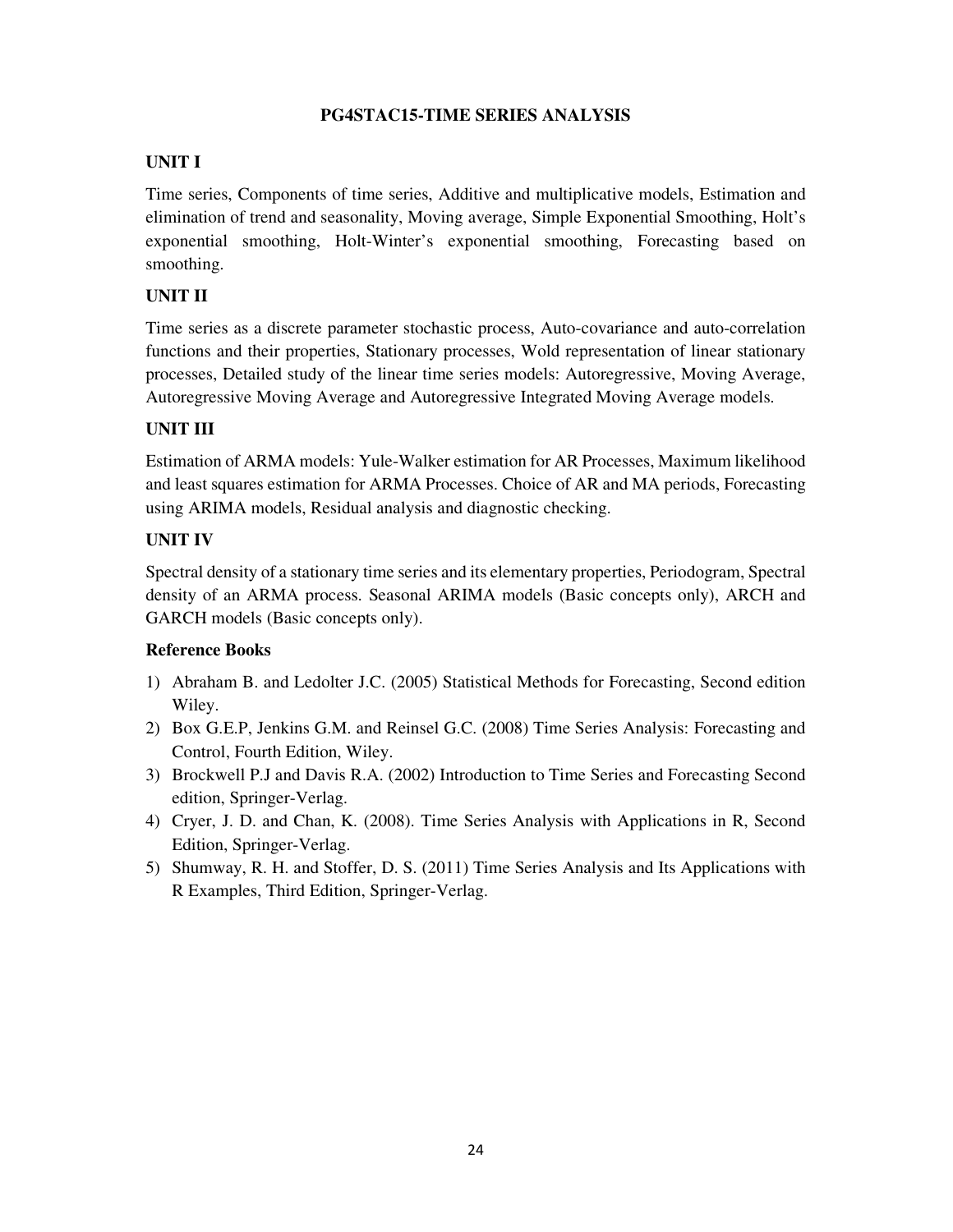# **PG4STAC16-ECONOMETRIC METHODS**

# **UNIT I**

Simple linear regression models, Multiple linear regression models, estimation of the model parameters, tests concerning the parameters, confidence intervals, prediction, use of Dummy variables in regression, polynomial regression models, step-wise regression.

# **UNIT II**

Multicollinearity- consequences, Detection, Farrar-Glauber test, remedial measures. Heteroscedasticity- consequences, Detection, tests, remedial measures Aitken's generalized least square method. Auto-correlation-tests for auto correlation, consequences, and estimation procedures, Errors in variables-consequences, detection, remedial measures, Stochastic regressors. Diagnostics, outlier, Influential observations, Leverage, Non parametric regression basics.

# **UNIT III**

Demand and supply functions, Cobweb model, elasticity of demand, equilibrium of market, indifference curves, Cost Function, Utility, Firms, Marginal analysis of firms, production functions- elasticity of production, homogeneous functions, Cobb-Douglas Production function, constraint maximization of Profit, Revenue, output, input- output analysis-Open and closed system.

### **UNIT IV**

Simultaneous equation models, instrumental variables, recursive models, distributed- lag models identification problems, rank and order condition, methods of estimation- indirect least squares, least variance ratio and two-stage least squares, FIML- methods.

- 1) AllenR.G.D. ( 2008) Mathematical Analysis For Economists, Aldine Transaction
- 2) Apte P.G. (1990) Text book of Econometrics, Tata Me Graw Hill.
- 3) Damodar N Gujrati, Sangeeth (2007) Basic Econometrics 5<sup>th</sup> Ed., McGraw Hill Education Private Ltd.
- 4) Jeffrey M. Wooldridge (2012) Introductory Econometrics: A Modern Approach 5th Edition, South-Western College Pub.
- 5) Johnston J. (1984) Econometric Methods (Third edition), McGraw Hill, New York.
- 6) Koutsoyiannis A. (2008) Modern Microeconomics, Second Edition, Macmillan Press Ltd
- 7) Kutner M. H, Nachtsheim C.J, Neter J and Li W. (2005), Applied Linear Statistical Model, Fifth edition. McGraw Hill
- 8) Montgomery D.C., Peck E.A. and Vining G.G. (2007) Introduction to Linear Regression Analysis, John Wiley, India.
- 9) Theil H. (1982) Introduction to the Theory and Practice of Econometrics, John Wiley.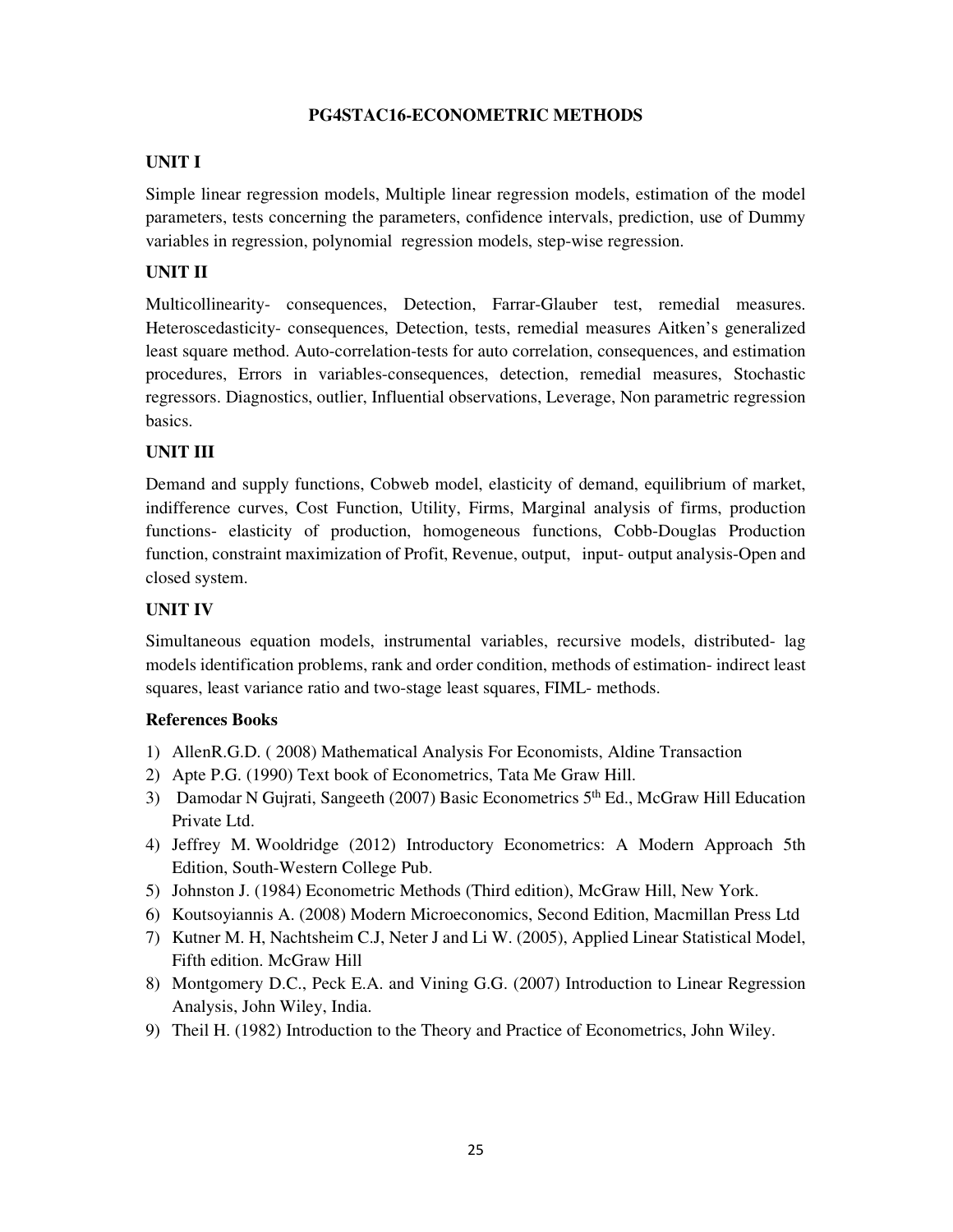### **PG4STAC17-OPERATIONS RESEARCH**

### **UNIT I**

Linear programming: convex sets and associated theorems, Simplex method, Artificial variables technique-Big M method, Two phase method; Dual simplex method. Concept of duality and sensitivity analysis, Transportation problems, Assignment problems. Integer Programming Problem (Basic concepts only).

# **UNIT II**

Non-linear programming problem (NLPP): General non-linear programming problem, Dynamic and Quadratic programming, Constrained optimization with equality constraints necessary conditions for a generalized NLPP, sufficient conditions for a general NLPP with one constraint, sufficient conditions for a general problem with  $m$  ( $\lt n$ ) constraints, Constrained optimization with inequality constraints, Kuhn-Tucker conditions for general NLPP with  $m$  ( $\lt n$ ) constraints.

### **UNIT III**

Inventory models:-Deterministic inventory models -general inventory model, Static economicorder quantity (EOQ) models -classic EOQ model, EOQ with price breaks, multi-item EOQ with storage limitation, Probabilistic inventory models:-Continuous review models "probabilitized" EOQ model, probabilistic EOQ model.

# **UNIT IV**

Theory of Games, Two person zero sum games, fundamental theorem of matrix games, Rectangular games as a Linear programming problem, Dominance property, Graphical Method of solution 2xn and mx2 games.

- 1) KantiSwarup, Gupta, P.K. and Man Mohan (2001) Operations Research, Ninth edition, Sultan Chand & Sons.
- 2) Taha H.A. (2007) Operations Research -An introduction, Eighth edition, Prentice-Hall of India Ltd.
- 3) Sharma J.K. (2013) Operations Research: Theory and Applications, Fifth edition,Laxmi Publications-New Delhi.
- 4) Gass S.I. (1985) Linear Programming -methods and applications, Fifth edition, McGraw Hill, USA,
- 5) Ravindran A, Philips D.T and Soleberg J.J. (1997) Operation Research-Principles and Practice, John Wiley & Sons.
- 6) Sinha, S.M. (2006) Mathematical programming theory and methods, Elsevier, a division of Reed Elsevier India Pvt. Ltd., New Delhi.
- 7) Paneerselvam, R. (2008) Operations Research, Second edition, Prentice Hall of India Pvt. Ltd., New Delhi.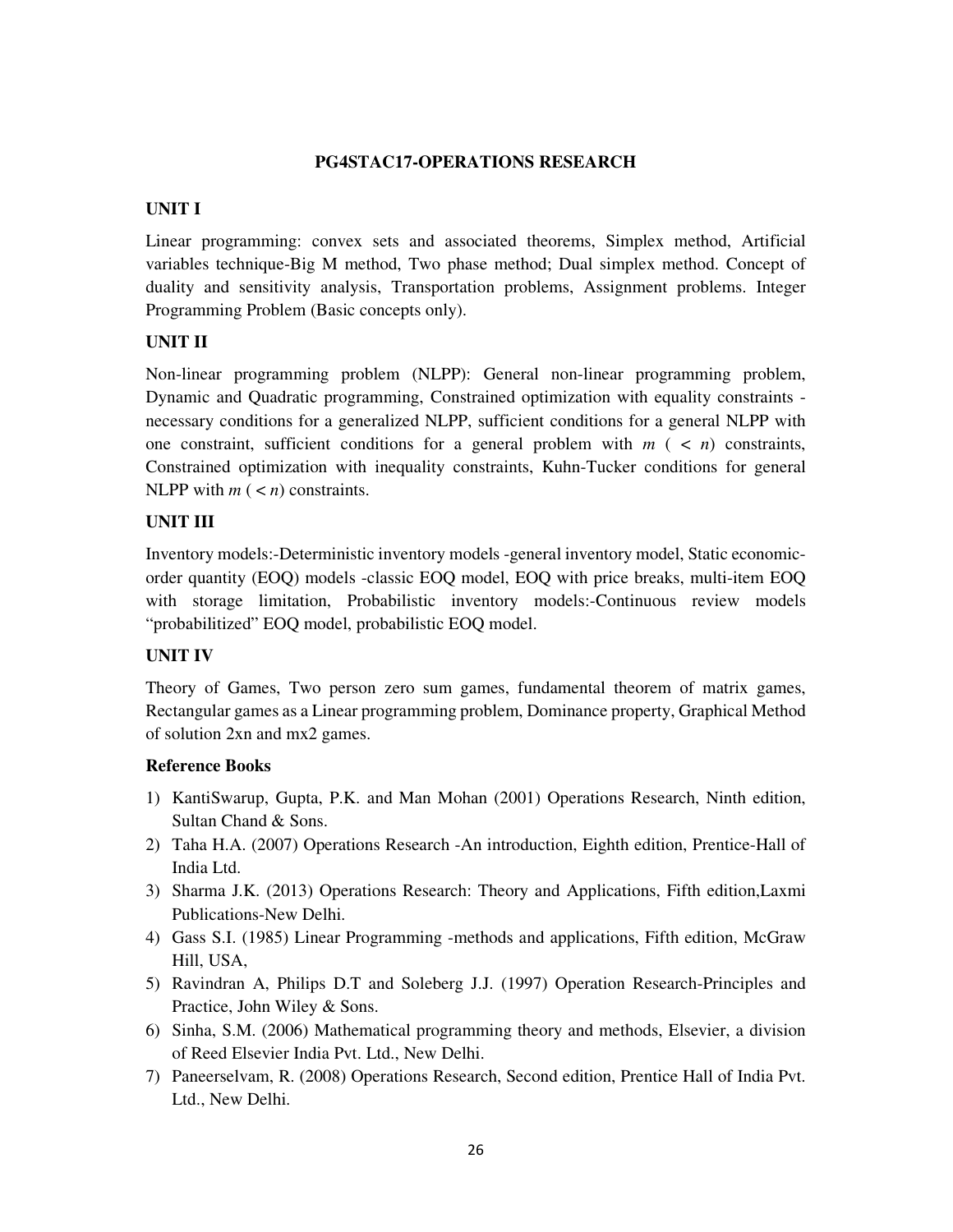### **PG4STAC18-STATISTICAL COMPUTING USING SAS**

Basics of SAS Programming

Applications of topics covered in the following papers

- 1. PG4STAC15: TIME SERIES ANALYSIS
- 2. PG4TA4C16: ECONOMETRIC METHODS
- 3. PG4TA4C17: OPERATIONS RESEARCH

**Evaluation**: 9 numerical questions each having 16 marks are to be asked. The student is expected to answer 5 questions. Three questions from each of the above papers must be asked. At least one question from each of the section must be answered. Use of packages R, SPSS, MATLAB/SAS is allowed for answering the questions in this paper. Examination of 3 hour duration must be conducted in the computer lab under the supervision of an external examiner appointed by the Controller of Examinations.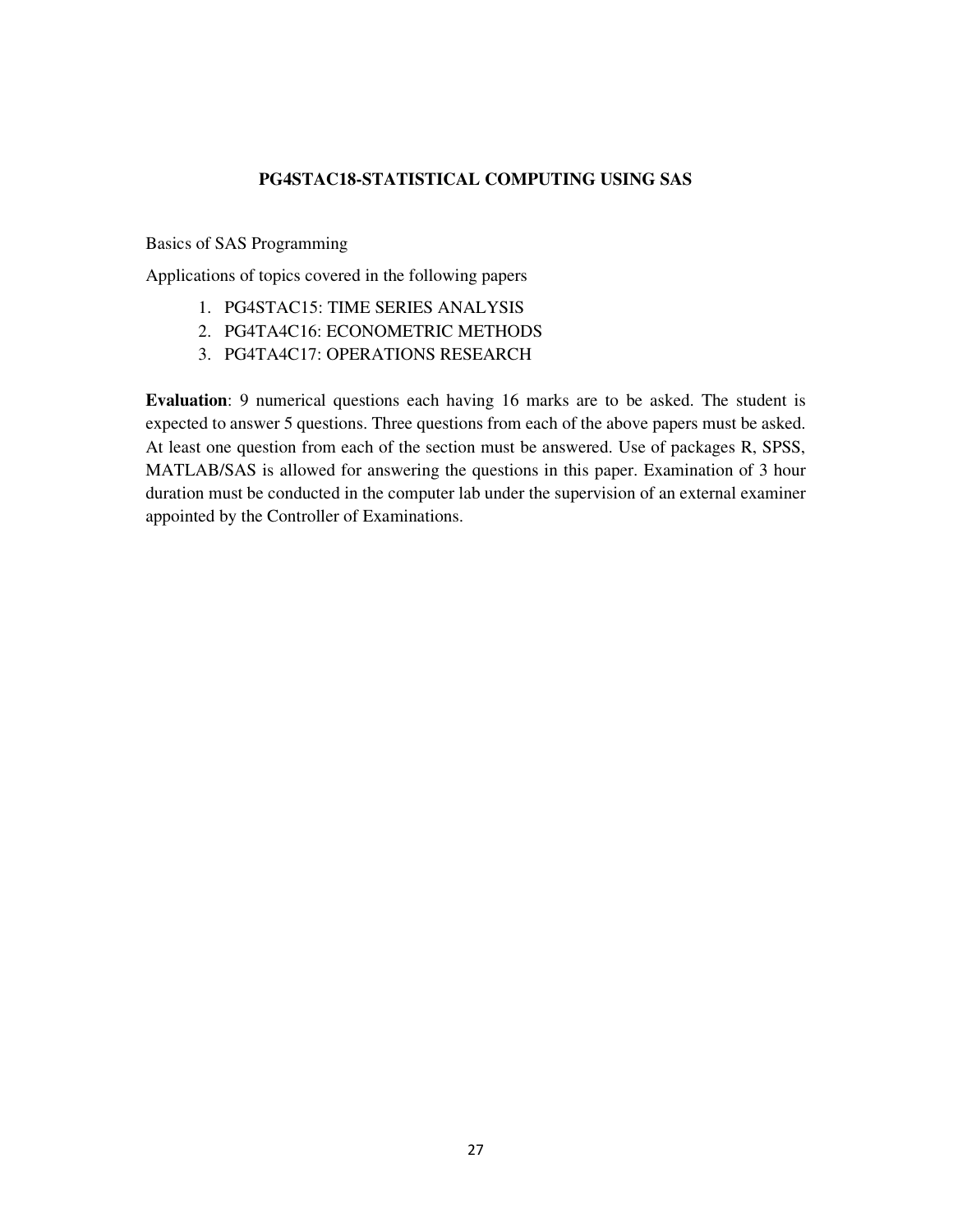### **PG4STAE04: POPULATION DYNAMICS**

# **UNIT I**

Sources of mortality data-mortality measures-ratios and proportions, crude mortality rates, specific rates- standardization of mortality rates, direct and indirect methods, gradation of mortality data, fitting Gompertz and Makeham curves.

# **UNIT II**

Life tables-complete life table-relation between life table functions, abridged life table-relation between abridged life table functions, construction of life tables, Greville's formula, Reed and Merrell's formula- sampling distribution of life table functions, multivariate pgf –estimation of survival probability by method of MLE.

# **UNIT III**

Fertility models, fertility indices-relation between CBR,GFR,TFR and NRR stochastic models on fertility and human reproductive process, Dandekar's modified binomial and Poisson models, Brass, Singh models-models for waiting time distributions, Sheps and Perrin model.

# **UNIT IV**

Population growth indices, logistic model, fitting logistic, other growth models, Lotka's stable population, analysis, quasi stable population, effect of declining mortality and fertility on age structure, population projections, component method-Leslie matrix technique, properties of time independent Leslie matrix-models under random environment

- 1) Biswas S (1988) Stochastics processes in Demography and applications, Wiley Eastern.
- 2) Biswas S (2007) Applied Stochastic Processes-A Biostatistical and Population Oriented Approach, Second Edition, New Central Book Agency.
- 3) Keyfitz N (1977) Applied Mathematical Demography A Wiley Interscience publication.
- 4) Pollard J.H (1975) Mathematical Models for the growth of Human population, Cambridge University Press.
- 5) Ramkumar R (1986) Technical Demography, Wiley Eastern.
- 6) Srinivasan K (1970) Basic Demographic Techniques and Applications.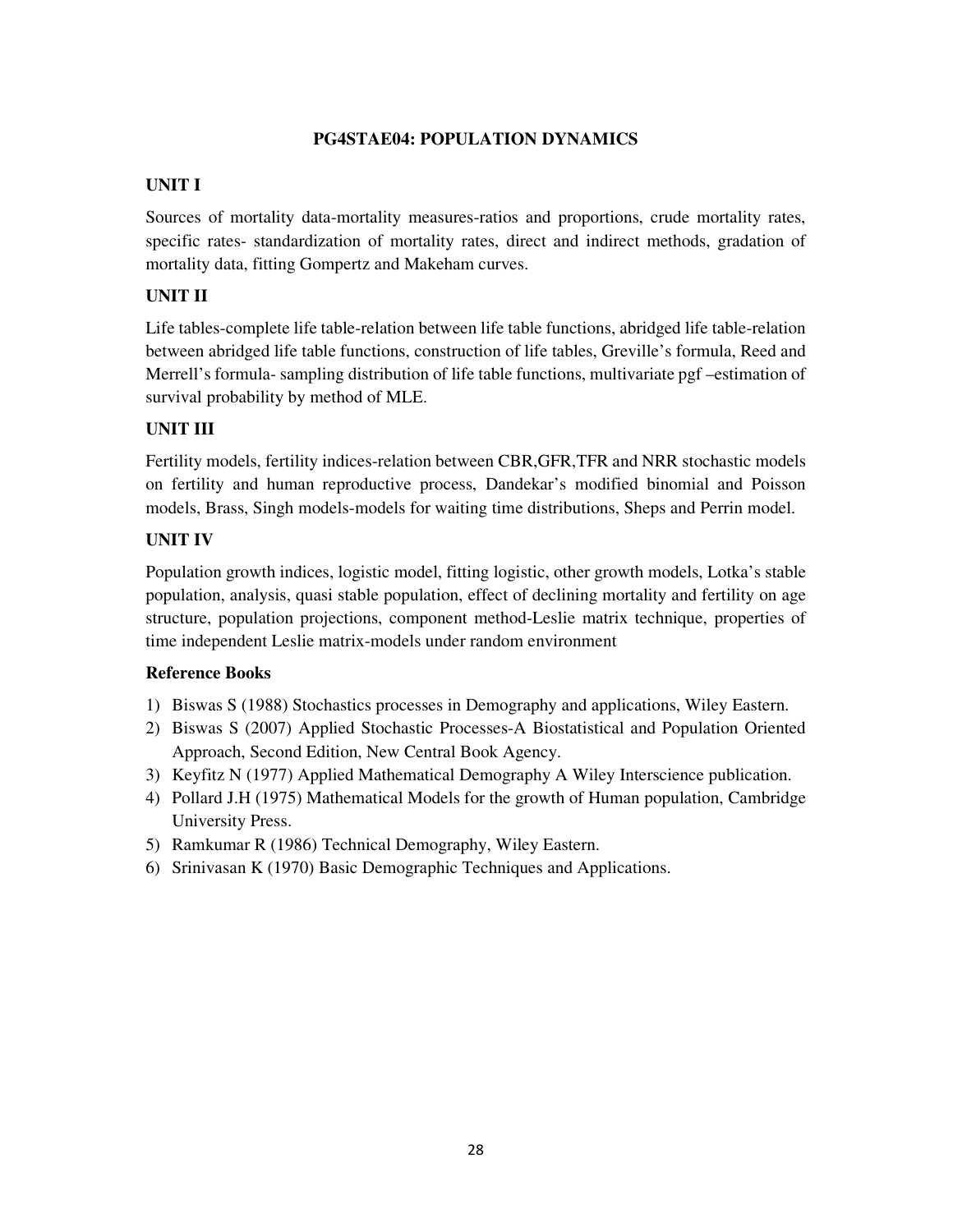# **PG4STAE05-RELIABILITY MODELING AND ANALYSIS**

# **UNIT I**

Reliability function, hazard rate and mean residual life function, one-one correspondence of these functions, Study of life time models viz, exponential, Weibull, Lognormal, Pareto, Gamma, Makeham, Reliegh distributions. Reliability concepts in the discrete time. Extension to higher dimensions (Basic concepts only).

# **UNIT II**

Series and parallel systems, k out of n systems and its reliability, coherent systems, reliability of coherent systems, cuts and paths, bounds on system reliability.

# **UNIT III**

Notions of ageing; increasing failure rate (IFR), increasing failure rate average (IFRA), new better than used (NBU), decreasing mean residual life (DMRL) and new better than used in expectation (NBUE), classes and their duals; loss of memory property of the exponential distribution, closures of these classes under formation of coherent systems, convolutions and mixtures.

# **UNIT IV**

Reliability estimation using MLE - Exponential, Weibull and Gamma distributions based on censored and non-censored samples, Kaplan-Meier estimator of the reliability function, Stressstrength models- reliability and its estimation.

- 1) Barlow R.E. and Proschan F. (1965) Mathematical Theory of Reliability, Wiley, New York.
- 2) Sinha S. K. (1986) Reliability and Life Testing, Wiley Eastern.
- 3) Barlow R.E. and Proschan F. (1985) Statistical Theory of Reliability and Life Testing, Holt Rinehart and Winston, New York.
- 4) Rao S.S. (1992) Reliability-based design, McGraw Hill, New York.
- 5) Lai C.D and Xie M. (2006) Stochastic ageing and dependence in reliability, Springer.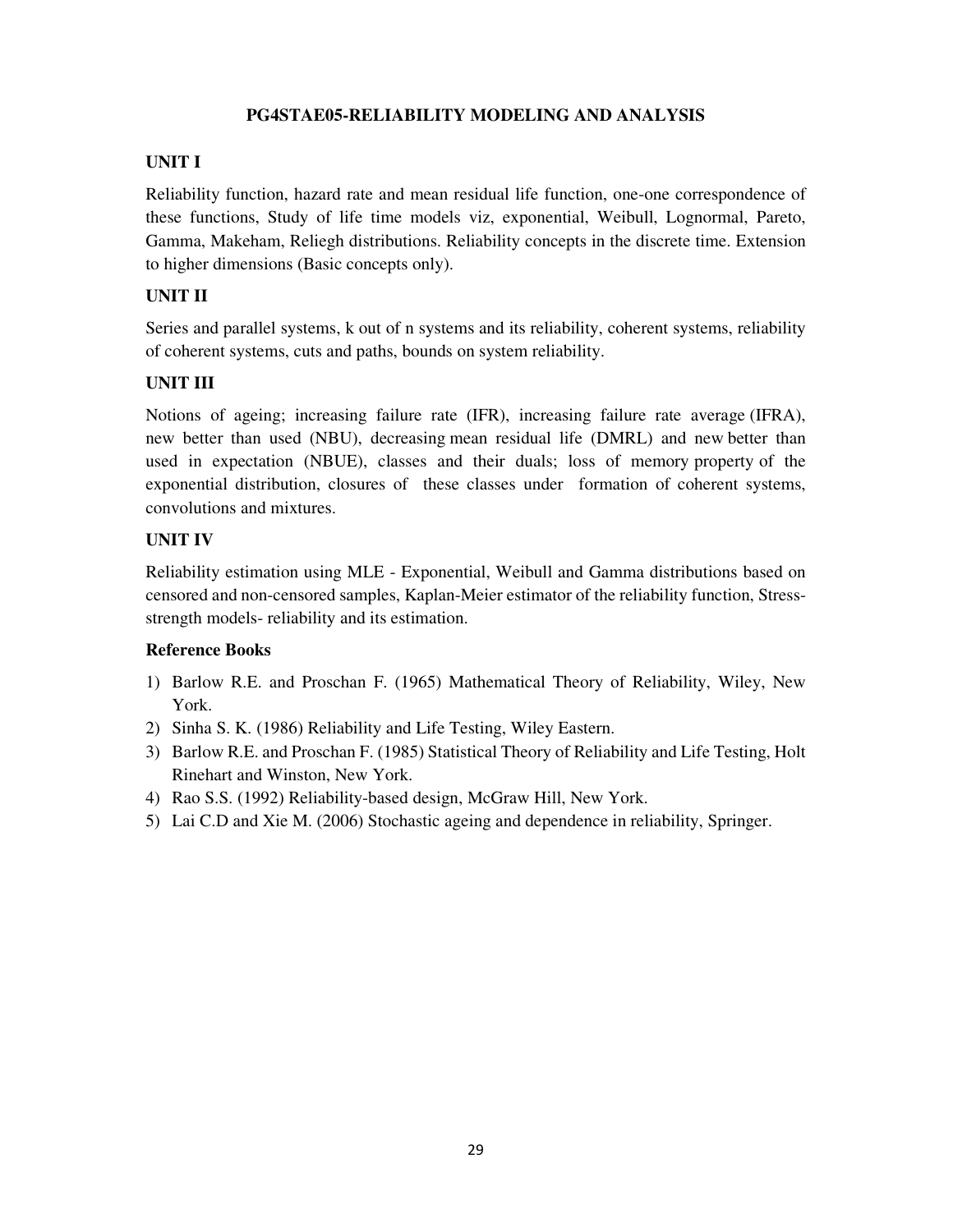# **PG4STAE06-ACTUARIAL STATISTICS**

# **UNIT I**

Actuarial Science Introduction, Insurance Companies as Business Organizations, meaning of loss, peril, hazard and proximate cause in insurance, Costs and benefits of insurance to society Concept of Risk; Future Lifetime Distribution and Life Tables – Future Lifetime Random Variable, Curate Future Lifetime, Assumptions for Fractional Ages, Select and Ultimate Life Tables.

# **UNIT II**

Actuarial Present Values or Benefit in Life Insurance Products – Compound Interest and Discount Factor, Benefit Payable at the Moment of Death, Benefit Payable at the End of Year of Death, Relation between A and  $\overline{A}$ .

# **UNIT III**

Annuities – Annuities Certain, Continuous Life Annuities, Discrete Life Annuities, Life Annuities with monthly Payments; Premiums – Loss at Issue Random Variable, Fully Continuous Premiums, Fully Discrete Premiums, True monthly Payment Premiums, Gross Premiums.

# **UNIT IV**

Fully continuous Reserves, Fully Discrete Reserves: Multiple Life Contracts-Joint Life Status, Last Survivor Status.

- 1) Deshmukh, S.R. (2009) Actuarial Statistics An Introduction using R, University Press (India) Pvt Ltd., Hyderabad,
- 2) Daykin, C.D, Pentikainen,T. et al, Practical Risk Theory of Acturies, Chapman and Hill .
- 3) Promislow, S.D (2006) Fundamentals of Actuarial Mathematics, John Wiley. Chapters 2-11 &14
- 4) Neill, A (1977) Life Contingencies, Heinemann , London.
- 5) King,G. Institute of Actuaries Text Book. Part 11, Second Edition, Charles and Edwin Layton, London.
- 6) Donald D.W.A.(1970) Compound Interest and Annuities, Heinemann, London.
- 7) Jordan, C.W.Jr.(1967) Life Contigencies, Second Edition, Chicago Society of Actuaries.
- 8) Spurgeen, E.T. Life Contigencies, 3rd Edition, Cambridge University Press.
- 9) Benjamin, B. and Pollard, J.H.(1980) Analysis of Mortality and other Actuarial Statistics, Second Edition, Heinemann, London.
- 10) Freeman,H.(1960) Finite Differences for Actuarial Students, Cambridge University Press.
- 11) Biandt-Johnson, R.C.and Johnson ,N.L(1980) Survival Models and Data Analysis, John Wiley